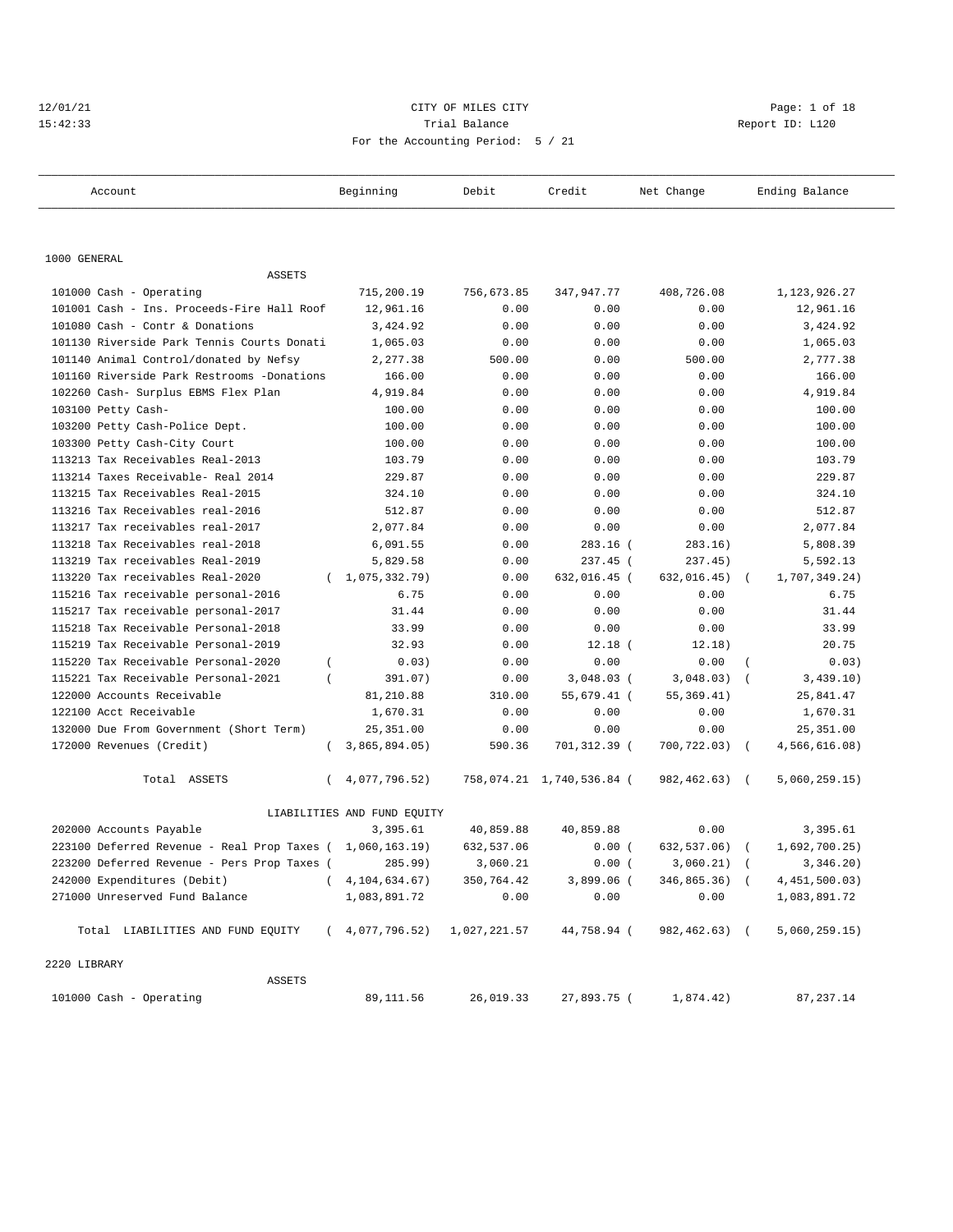## 12/01/21 CITY OF MILES CITY Page: 2 of 18 15:42:33 Trial Balance Report ID: L120 For the Accounting Period: 5 / 21

| 21 |  |  |  |
|----|--|--|--|

| Account                                     |            | Beginning                   | Debit<br>Net Change<br>Credit |             | Ending Balance |            |               |
|---------------------------------------------|------------|-----------------------------|-------------------------------|-------------|----------------|------------|---------------|
| 101032 Cash- Library Board of Trustees Mul  |            | 10,497.60                   | 16.00                         | 0.00        | 16.00          |            | 10,513.60     |
| 103000 Petty Cash                           |            | 75.00                       | 0.00                          | 0.00        | 0.00           |            | 75.00         |
| 172000 Revenues (Credit)                    | $\left($   | 263,067.81)                 | 0.00                          | 26,035.33 ( | 26,035.33)     | $\sqrt{2}$ | 289, 103. 14) |
| Total ASSETS                                | $\left($   | 163, 383.65)                | 26,035.33                     | 53,929.08 ( | 27,893.75) (   |            | 191,277.40)   |
|                                             |            | LIABILITIES AND FUND EQUITY |                               |             |                |            |               |
| 202000 Accounts Payable                     |            | 0.00                        | 8,684.55                      | 8,684.55    | 0.00           |            | 0.00          |
| 242000 Expenditures (Debit)                 | $\left($   | 243, 971.61)                | 27,893.75                     | 0.00(       | 27,893.75) (   |            | 271,865.36)   |
| 271000 Unreserved Fund Balance              |            | 80,587.96                   | 0.00                          | 0.00        | 0.00           |            | 80,587.96     |
| Total LIABILITIES AND FUND EQUITY           | $\sqrt{2}$ | 163, 383.65)                | 36,578.30                     | 8,684.55 (  | $27,893.75$ (  |            | 191, 277.40)  |
| 2260 EMERGENCY DISASTER                     |            |                             |                               |             |                |            |               |
| <b>ASSETS</b>                               |            |                             |                               |             |                |            |               |
| 101000 Cash - Operating                     |            | 336.36                      | 5.00                          | 0.00        | 5.00           |            | 341.36        |
| 113218 Tax Receivables real-2018            | $\left($   | 30.33)                      | 0.00                          | $2.98$ (    | $2.98$ ) (     |            | 33.31)        |
| 115219 Tax Receivable Personal-2019         | $\left($   | 6.34)                       | 0.00                          | $0.13$ (    | 0.13)          | $\sqrt{2}$ | 6.47)         |
| 172000 Revenues (Credit)                    | $\left($   | 66.60)                      | 0.00                          | 5.00(       | 5.00)          | $\sqrt{2}$ | 71.60)        |
| Total ASSETS                                |            | 233.09                      | 5.00                          | 8.11(       | 3.11)          |            | 229.98        |
|                                             |            | LIABILITIES AND FUND EQUITY |                               |             |                |            |               |
| 223100 Deferred Revenue - Real Prop Taxes ( |            | 30.33)                      | 2.98                          | 0.00(       | $2.98$ $($     |            | 33.31)        |
| 223200 Deferred Revenue - Pers Prop Taxes ( |            | 6.34)                       | 0.13                          | 0.00(       | $0.13)$ (      |            | 6.47)         |
| 271000 Unreserved Fund Balance              |            | 269.76                      | 0.00                          | 0.00        | 0.00           |            | 269.76        |
| Total LIABILITIES AND FUND EQUITY           |            | 233.09                      | 3.11                          | 0.00(       | 3.11)          |            | 229.98        |
| 2270 Health                                 |            |                             |                               |             |                |            |               |
| <b>ASSETS</b>                               |            |                             |                               |             |                |            |               |
| 101000 Cash - Operating                     |            | 20,076.63                   | 0.00                          | 0.00        | 0.00           |            | 20,076.63     |
| 172000 Revenues (Credit)                    | $\left($   | 13,000.00)                  | 0.00                          | 0.00        | 0.00           |            | 13,000.00)    |
| Total ASSETS                                |            | 7,076.63                    | 0.00                          | 0.00        | 0.00           |            | 7,076.63      |
|                                             |            | LIABILITIES AND FUND EQUITY |                               |             |                |            |               |
| 271000 Unreserved Fund Balance              |            | 7,076.63                    | 0.00                          | 0.00        | 0.00           |            | 7,076.63      |
| Total LIABILITIES AND FUND EQUITY           |            | 7,076.63                    | 0.00                          | 0.00        | 0.00           |            | 7,076.63      |
| 2310 TIFD-Downtown                          |            |                             |                               |             |                |            |               |
| ASSETS                                      |            |                             |                               |             |                |            |               |
| 101000 Cash - Operating                     |            | 208,792.98                  | 43,566.24                     | 356.27      | 43,209.97      |            | 252,002.95    |
| 113170 Deferred revenue                     |            | 79.85                       | 0.00                          | 0.00        | 0.00           |            | 79.85         |
| 113218 Tax Receivables real-2018            |            | 515.69                      | 0.00                          | 0.00        | 0.00           |            | 515.69        |
| 113219 Tax receivables Real-2019            |            | 1,255.25                    | 0.00                          | 0.00        | 0.00           |            | 1,255.25      |
| 115180 Deferred revenue-audit               |            | 1.46                        | 0.00                          | 0.00        | 0.00           |            | 1.46          |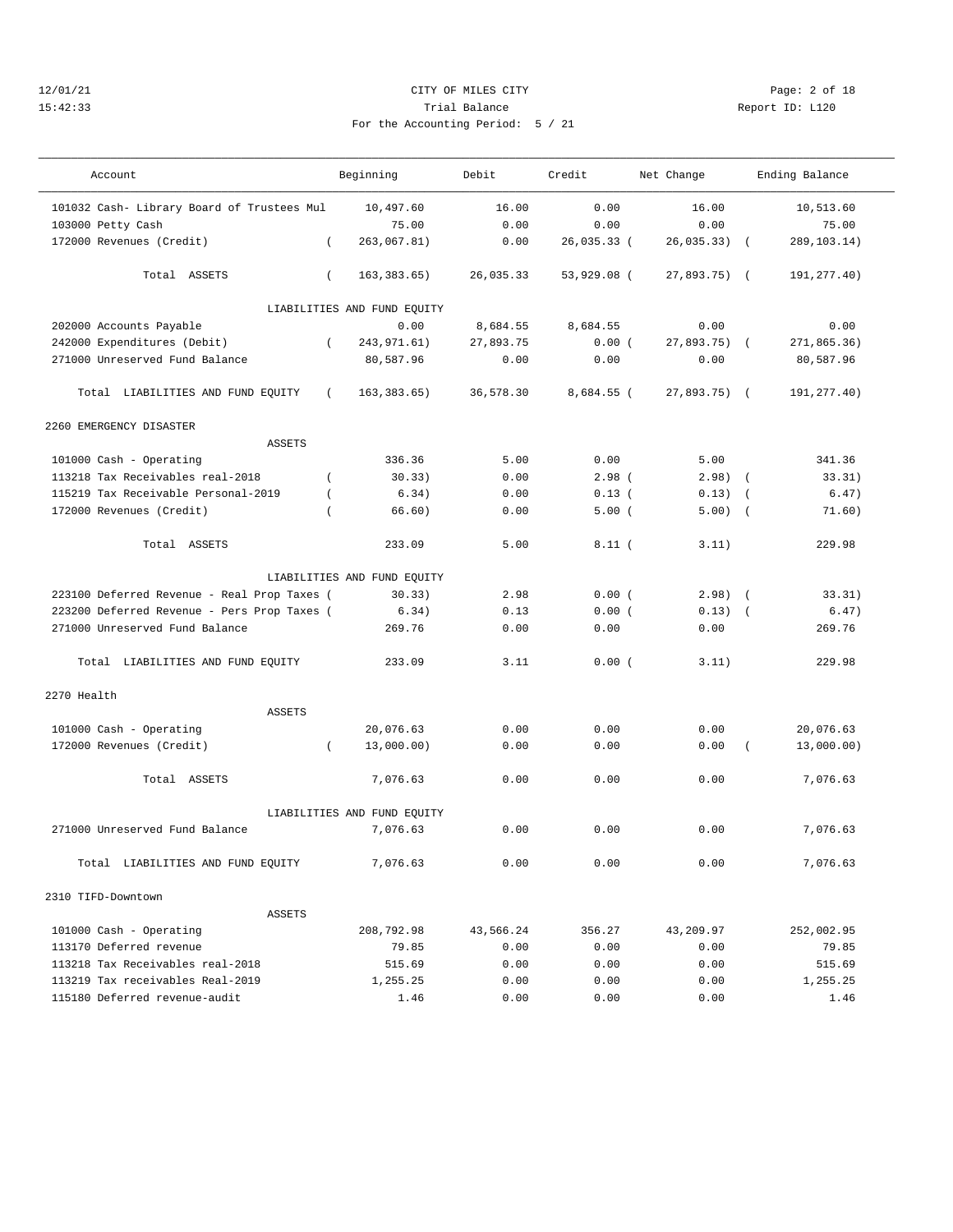## 12/01/21 CITY OF MILES CITY Page: 3 of 18 15:42:33 Trial Balance Report ID: L120 For the Accounting Period: 5 / 21

| Account                                     | Beginning                   | Debit     | Credit       | Net Change   | Ending Balance            |
|---------------------------------------------|-----------------------------|-----------|--------------|--------------|---------------------------|
| 115219 Tax Receivable Personal-2019         | 6.99                        | 0.00      | 0.00         | 0.00         | 6.99                      |
| 115220 Tax Receivable Personal-2020         | 488.73                      | 0.00      | 0.00         | 0.00         | 488.73                    |
| 172000 Revenues (Credit)                    | 76, 486.15)<br>$\left($     | 0.00      | 43,566.24 (  | 43,566.24)   | 120,052.39)               |
| Total ASSETS                                | 134,654.80                  | 43,566.24 | 43,922.51 (  | 356.27)      | 134,298.53                |
|                                             | LIABILITIES AND FUND EQUITY |           |              |              |                           |
| 202000 Accounts Payable                     | 0.00                        | 113.72    | 113.72       | 0.00         | 0.00                      |
| 223100 Deferred Revenue - Real Prop Taxes   | 1,850.79                    | 0.00      | 0.00         | 0.00         | 1,850.79                  |
| 223200 Deferred Revenue - Pers Prop Taxes   | 497.18                      | 0.00      | 0.00         | 0.00         | 497.18                    |
| 242000 Expenditures (Debit)                 | 17, 211. 77)<br>$\left($    | 356.27    | 0.00(        | 356.27)      | 17,568.04)<br>$\sqrt{2}$  |
| 271000 Unreserved Fund Balance              | 149,518.60                  | 0.00      | 0.00         | 0.00         | 149,518.60                |
| Total LIABILITIES AND FUND EQUITY           | 134,654.80                  | 469.99    | 113.72 (     | 356.27)      | 134,298.53                |
| 2350 Local Government/Study Commission      |                             |           |              |              |                           |
| <b>ASSETS</b>                               |                             |           |              |              |                           |
| 101000 Cash - Operating                     | 0.47                        | 0.00      | 0.00         | 0.00         | 0.47                      |
| Total ASSETS                                | 0.47                        | 0.00      | 0.00         | 0.00         | 0.47                      |
|                                             | LIABILITIES AND FUND EQUITY |           |              |              |                           |
| 271000 Unreserved Fund Balance              | 0.47                        | 0.00      | 0.00         | 0.00         | 0.47                      |
| Total LIABILITIES AND FUND EQUITY           | 0.47                        | 0.00      | 0.00         | 0.00         | 0.47                      |
| 2372 Permissive Medical Levy                |                             |           |              |              |                           |
| <b>ASSETS</b>                               |                             |           |              |              |                           |
| 101000 Cash - Operating                     | 47,504.46                   | 98,964.05 | 0.00         | 98,964.05    | 146,468.51                |
| 113216 Tax Receivables real-2016            | 47.22)<br>$\left($          | 0.00      | 0.00         | 0.00         | 47.22)<br>$\left($        |
| 113217 Tax receivables real-2017            | 71.29)<br>$\left($          | 0.00      | 0.00         | 0.00         | 71.29)<br>$\left($        |
| 113218 Tax Receivables real-2018            | 767.33                      | 0.00      | $35.67$ (    | 35.67)       | 731.66                    |
| 113219 Tax receivables Real-2019            | 830.80                      | 0.00      | $33.84$ (    | 33.84)       | 796.96                    |
| 113220 Tax receivables Real-2020            | 167,440.91)<br>$\left($     | 0.00      | 98, 411.79 ( | 98, 411.79)  | 265,852.70)<br>$\left($   |
| 115217 Tax receivable personal-2017         | 1.26)<br>$\overline{ }$     | 0.00      | 0.00         | 0.00         | 1.26)<br>$\left($         |
| 115218 Tax Receivable Personal-2018         | 1.19)<br>$\left($           | 0.00      | 0.00         | 0.00         | 1.19)<br>$\overline{(\ }$ |
| 115219 Tax Receivable Personal-2019         | 4.15                        | 0.00      | 1.53(        | 1.53)        | 2.62                      |
| 115221 Tax Receivable Personal-2021         | 60.90)<br>$\overline{ }$    | 0.00      | 474.61 (     | 474.61)      | 535.51)                   |
| 172000 Revenues (Credit)                    | 171,964.64)<br>$\left($     | 0.00      | 98,964.05 (  | 98,964.05)   | 270,928.69)<br>$\sqrt{2}$ |
| Total ASSETS                                | 290,480.67)<br>$\left($     | 98,964.05 | 197,921.49 ( | 98,957.44) ( | 389, 438.11)              |
|                                             | LIABILITIES AND FUND EQUITY |           |              |              |                           |
| 223100 Deferred Revenue - Real Prop Taxes ( | 165, 961.29)                | 98,481.30 | 0.00(        | 98,481.30) ( | 264,442.59)               |
| 223200 Deferred Revenue - Pers Prop Taxes ( | 59.20)                      | 476.14    | 0.00(        | 476.14)      | 535.34)<br>$\sqrt{2}$     |
| 242000 Expenditures (Debit)                 | 143,559.35)<br>$\left($     | 0.00      | 0.00         | 0.00         | 143, 559.35)<br>$\left($  |
| 271000 Unreserved Fund Balance              | 19,099.17                   | 0.00      | 0.00         | 0.00         | 19,099.17                 |
| Total LIABILITIES AND FUND EQUITY           | 290,480.67)                 | 98,957.44 | 0.00(        | 98,957.44)   | 389, 438.11)              |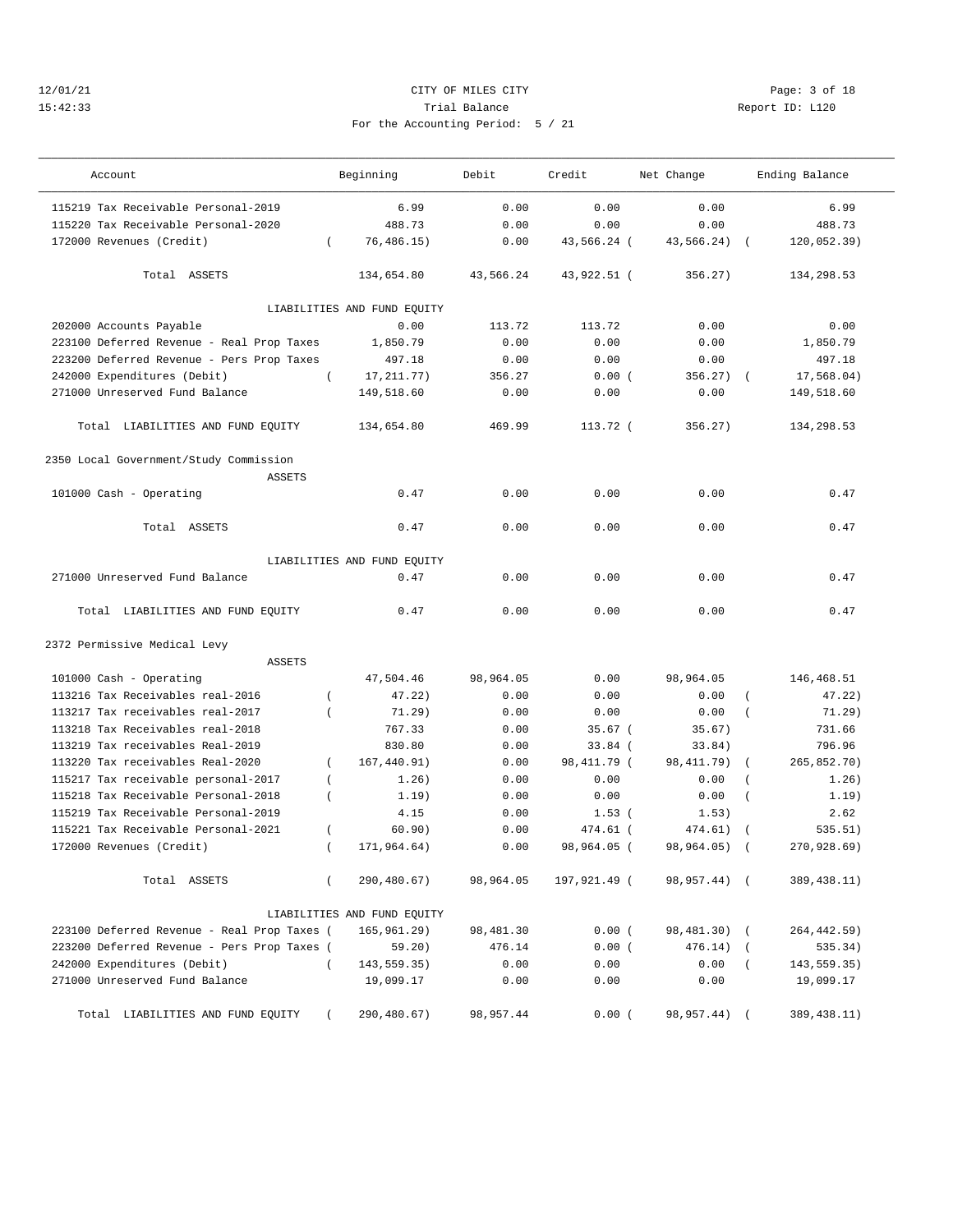## 12/01/21 CITY OF MILES CITY Page: 4 of 18 15:42:33 Trial Balance Report ID: L120 For the Accounting Period: 5 / 21

| Account                                    |                | Beginning                   | Debit       | Credit       | Net Change      |            | Ending Balance |
|--------------------------------------------|----------------|-----------------------------|-------------|--------------|-----------------|------------|----------------|
| 2390 DRUG FORFEITURE                       |                |                             |             |              |                 |            |                |
| <b>ASSETS</b>                              |                |                             |             |              |                 |            |                |
| 101000 Cash - Operating                    |                | 4,652.42                    | 0.00        | 0.00         | 0.00            |            | 4,652.42       |
| 172000 Revenues (Credit)                   | $\left($       | 2, 252.42)                  | 0.00        | 0.00         | 0.00            | $\left($   | 2, 252.42)     |
|                                            |                |                             |             |              |                 |            |                |
| Total ASSETS                               |                | 2,400.00                    | 0.00        | 0.00         | 0.00            |            | 2,400.00       |
|                                            |                | LIABILITIES AND FUND EQUITY |             |              |                 |            |                |
| 271000 Unreserved Fund Balance             |                | 2,400.00                    | 0.00        | 0.00         | 0.00            |            | 2,400.00       |
|                                            |                |                             |             |              |                 |            |                |
| Total LIABILITIES AND FUND EQUITY          |                | 2,400.00                    | 0.00        | 0.00         | 0.00            |            | 2,400.00       |
| 2394 BUILDING CODE ENFORCEMENT             |                |                             |             |              |                 |            |                |
| <b>ASSETS</b>                              |                |                             |             |              |                 |            |                |
| 101000 Cash - Operating                    |                | 85, 365.60                  | 2,674.00    | $5,259.20$ ( | 2,585.20        |            | 82,780.40      |
| 172000 Revenues (Credit)                   | $\left($       | 54,460.39)                  | 0.00        | $2,674.00$ ( | 2,674.00)       | $\sqrt{2}$ | 57, 134.39)    |
|                                            |                |                             |             |              |                 |            |                |
| Total ASSETS                               |                | 30,905.21                   | 2,674.00    | $7,933.20$ ( | 5, 259.20)      |            | 25,646.01      |
|                                            |                | LIABILITIES AND FUND EQUITY |             |              |                 |            |                |
| 202000 Accounts Payable                    |                | 0.00                        | 3,147.00    | 3,147.00     | 0.00            |            | 0.00           |
| 242000 Expenditures (Debit)                | $\overline{ }$ | 79,515.00)                  | 5,259.20    | 0.00(        | 5, 259.20)      |            | 84,774.20)     |
| 271000 Unreserved Fund Balance             |                | 110,420.21                  | 0.00        | 0.00         | 0.00            |            | 110,420.21     |
| Total LIABILITIES AND FUND EQUITY          |                | 30,905.21                   | 8,406.20    | $3,147.00$ ( | 5, 259.20)      |            | 25,646.01      |
| 2400 LTG M D#165-(Gen City)                |                |                             |             |              |                 |            |                |
| <b>ASSETS</b>                              |                |                             |             |              |                 |            |                |
| 101000 Cash - Operating                    |                | 62,075.08                   | 49,538.87   | 12,676.84    | 36,862.03       |            | 98,937.11      |
| 118140 Special Assessments Receivables-201 |                | 39.03                       | 0.00        | 0.00         | 0.00            |            | 39.03          |
| 118150 Special Assessments Receivables-201 |                | 40.74                       | 0.00        | 0.00         | 0.00            |            | 40.74          |
| 118160 Special Assessments Receivables-201 |                | 85.14                       | 0.00        | 0.00         | 0.00            |            | 85.14          |
| 118170 Special Assessments Receivables-201 |                | 662.56                      | 0.00        | 0.00         | 0.00            |            | 662.56         |
| 118180 Special Assessments Received-2018   |                | 1,478.31                    | 0.00        | $76.09$ (    | 76.09)          |            | 1,402.22       |
| 118190 Special Assessments Receivables-201 |                | 1,240.52                    | 0.00        | $41.00$ (    | 41.00)          |            | 1,199.52       |
| 118200 Special Assmts Receivable 2000      |                | 60,729.87                   | 0.00        | 49,378.09 (  | 49,378.09)      |            | 11,351.78      |
| 172000 Revenues (Credit)                   | $\left($       | 106,766.47)                 | 0.00        | 49,538.87 (  | 49,538.87)      |            | 156, 305. 34)  |
| Total ASSETS                               |                | 19,584.78                   | 49,538.87   | 111,710.89 ( | 62,172.02)      |            | 42,587.24)     |
|                                            |                | LIABILITIES AND FUND EQUITY |             |              |                 |            |                |
| 202000 Accounts Payable                    |                | 0.00                        | 12,676.84   | 12,676.84    | 0.00            |            | 0.00           |
| 223000 Deferred Revenue/Uncollected Taxes  |                | 64,276.17                   | 49, 495. 18 | 0.00(        | 49, 495. 18)    |            | 14,780.99      |
| 242000 Expenditures (Debit)                | $\left($       | 129, 472.91)                | 12,676.84   | 0.00(        | $12,676.84$ (   |            | 142, 149. 75)  |
| 271000 Unreserved Fund Balance             |                | 84,781.52                   | 0.00        | 0.00         | 0.00            |            | 84,781.52      |
| Total LIABILITIES AND FUND EQUITY          |                | 19,584.78                   | 74,848.86   | 12,676.84 (  | $62, 172.02)$ ( |            | 42,587.24)     |

2420 LTG M D#167-(MilesAddn Etc)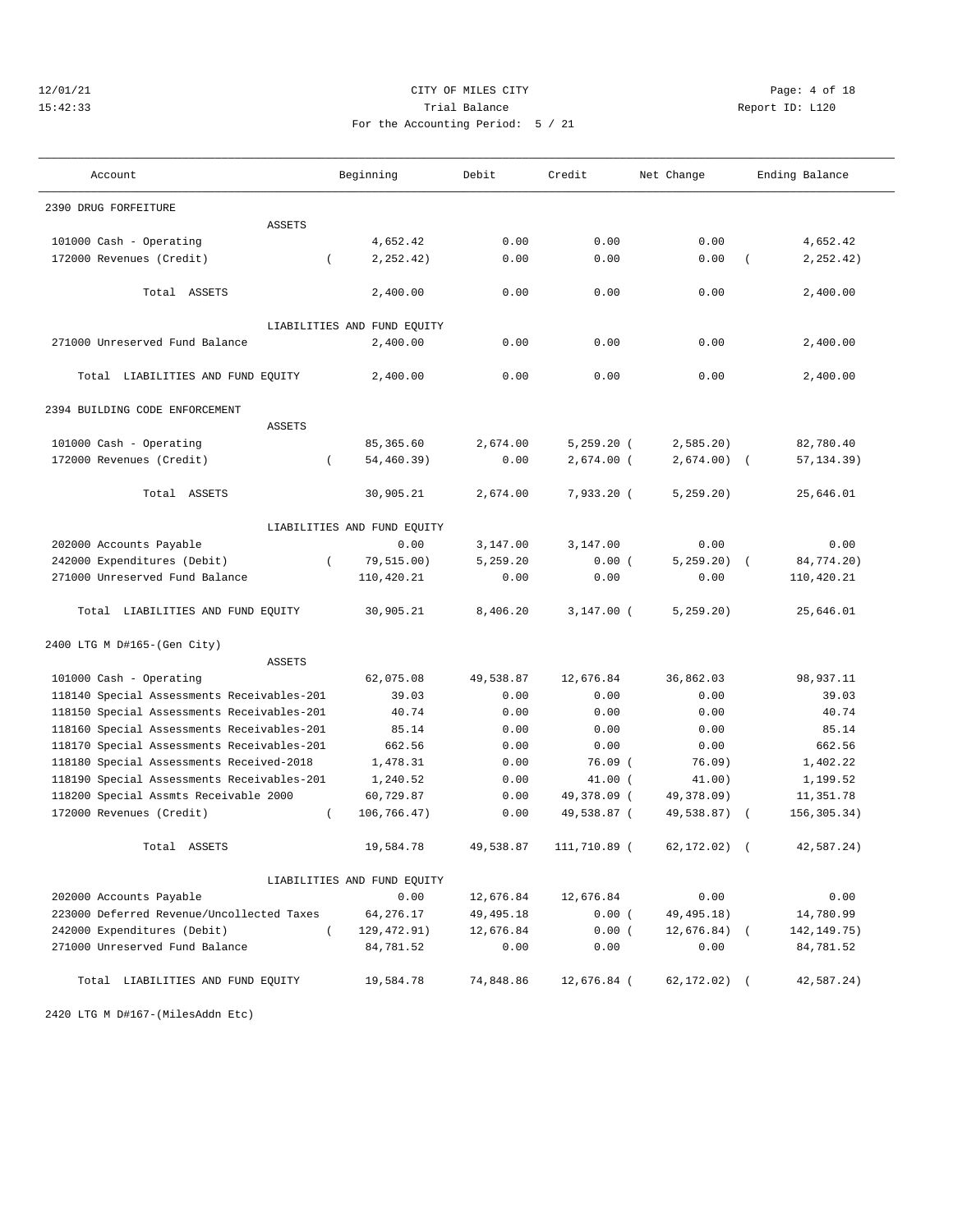## 12/01/21 CITY OF MILES CITY Page: 5 of 18 15:42:33 Trial Balance Report ID: L120 For the Accounting Period: 5 / 21

|  |  | ---1 |
|--|--|------|
|  |  |      |
|  |  |      |
|  |  |      |

| Account                                    |          | Beginning                   | Debit     | Credit        | Net Change     |            | Ending Balance |
|--------------------------------------------|----------|-----------------------------|-----------|---------------|----------------|------------|----------------|
| <b>ASSETS</b>                              |          |                             |           |               |                |            |                |
| 101000 Cash - Operating                    |          | 14,674.40                   | 5,136.78  | 1,596.66      | 3,540.12       |            | 18,214.52      |
| 118170 Special Assessments Receivables-201 |          | 0.04                        | 0.00      | 0.00          | 0.00           |            | 0.04           |
| 118180 Special Assessments Received-2018   |          | 66.18                       | 0.00      | 0.00          | 0.00           |            | 66.18          |
| 118190 Special Assessments Receivables-201 |          | 157.52                      | 0.00      | 0.00          | 0.00           |            | 157.52         |
| 118200 Special Assmts Receivable 2000      |          | 6,309.59                    | 0.00      | $5, 133.54$ ( | 5, 133.54)     |            | 1,176.05       |
| 172000 Revenues (Credit)                   | $\left($ | 10, 160.14)                 | 0.00      | $5,136.78$ (  | 5, 136.78)     |            | 15,296.92)     |
| Total ASSETS                               |          | 11,047.59                   | 5,136.78  | 11,866.98 (   | 6,730.20)      |            | 4,317.39       |
|                                            |          | LIABILITIES AND FUND EQUITY |           |               |                |            |                |
| 202000 Accounts Payable                    |          | 0.00                        | 1,596.66  | 1,596.66      | 0.00           |            | 0.00           |
| 223000 Deferred Revenue/Uncollected Taxes  |          | 6,533.33                    | 5,133.54  | 0.00(         | 5, 133.54)     |            | 1,399.79       |
| 242000 Expenditures (Debit)                |          | 17,207.40)                  | 1,596.66  | 0.00(         | $1,596.66$ ) ( |            | 18,804.06)     |
| 271000 Unreserved Fund Balance             |          | 21,721.66                   | 0.00      | 0.00          | 0.00           |            | 21,721.66      |
| Total LIABILITIES AND FUND EQUITY          |          | 11,047.59                   | 8,326.86  | 1,596.66 (    | 6,730.20)      |            | 4,317.39       |
| 2430 LTG M D#171-(Balsam Est)              |          |                             |           |               |                |            |                |
| <b>ASSETS</b>                              |          |                             |           |               |                |            |                |
| 101000 Cash - Operating                    |          | 70.60                       | 1,774.88  | 159.61        | 1,615.27       |            | 1,685.87       |
| 118200 Special Assmts Receivable 2000      |          | 1,907.79                    | 0.00      | $1,774.41$ (  | 1,774.41)      |            | 133.38         |
| 172000 Revenues (Credit)                   | $\left($ | 2,830.63)                   | 0.00      | 1,774.88 (    | 1,774.88)      | $\sqrt{2}$ | 4,605.51)      |
| Total ASSETS                               | $\left($ | 852.24)                     | 1,774.88  | 3,708.90 (    | $1,934.02$ (   |            | 2,786.26)      |
|                                            |          | LIABILITIES AND FUND EQUITY |           |               |                |            |                |
| 202000 Accounts Payable                    |          | 0.00                        | 159.61    | 159.61        | 0.00           |            | 0.00           |
| 223000 Deferred Revenue/Uncollected Taxes  |          | 1,907.79                    | 1,774.41  | 0.00(         | 1,774.41)      |            | 133.38         |
| 242000 Expenditures (Debit)                | $\left($ | 7,026.33)                   | 159.61    | 0.00(         | 159.61)        | $\sqrt{ }$ | 7, 185.94)     |
| 271000 Unreserved Fund Balance             |          | 4,266.30                    | 0.00      | 0.00          | 0.00           |            | 4,266.30       |
| Total LIABILITIES AND FUND EQUITY          | $\left($ | 852.24)                     | 2,093.63  | $159.61$ (    | $1,934.02)$ (  |            | 2,786.26)      |
| 2440 LTG M D#172-(Main Str)                |          |                             |           |               |                |            |                |
| <b>ASSETS</b>                              |          |                             |           |               |                |            |                |
| 101000 Cash - Operating                    |          | 4,616.79                    | 9,660.31  | 1,328.43      | 8,331.88       |            | 12,948.67      |
| 118200 Special Assmts Receivable 2000      |          | 11,127.29                   | 0.00      | $9,657.21$ (  | 9,657.21)      |            | 1,470.08       |
| 172000 Revenues (Credit)                   | $\left($ | 19,725.62)                  | 0.00      | 9,660.31 (    | 9,660.31)      |            | 29,385.93)     |
| Total ASSETS                               | $\left($ | 3,981.54)                   | 9,660.31  | 20,645.95 (   | $10,985.64$ (  |            | 14,967.18)     |
|                                            |          | LIABILITIES AND FUND EQUITY |           |               |                |            |                |
| 202000 Accounts Payable                    |          | 0.00                        | 1,328.43  | 1,328.43      | 0.00           |            | 0.00           |
| 223000 Deferred Revenue/Uncollected Taxes  |          | 11,127.29                   | 9,657.21  | 0.00(         | 9,657.21)      |            | 1,470.08       |
| 242000 Expenditures (Debit)                | $\left($ | 24,476.29)                  | 1,328.43  | 0.00(         | $1,328.43$ (   |            | 25,804.72)     |
| 271000 Unreserved Fund Balance             |          | 9,367.46                    | 0.00      | 0.00          | 0.00           |            | 9,367.46       |
| Total LIABILITIES AND FUND EQUITY          |          | 3,981.54)                   | 12,314.07 | $1,328.43$ (  | $10,985.64$ (  |            | 14,967.18)     |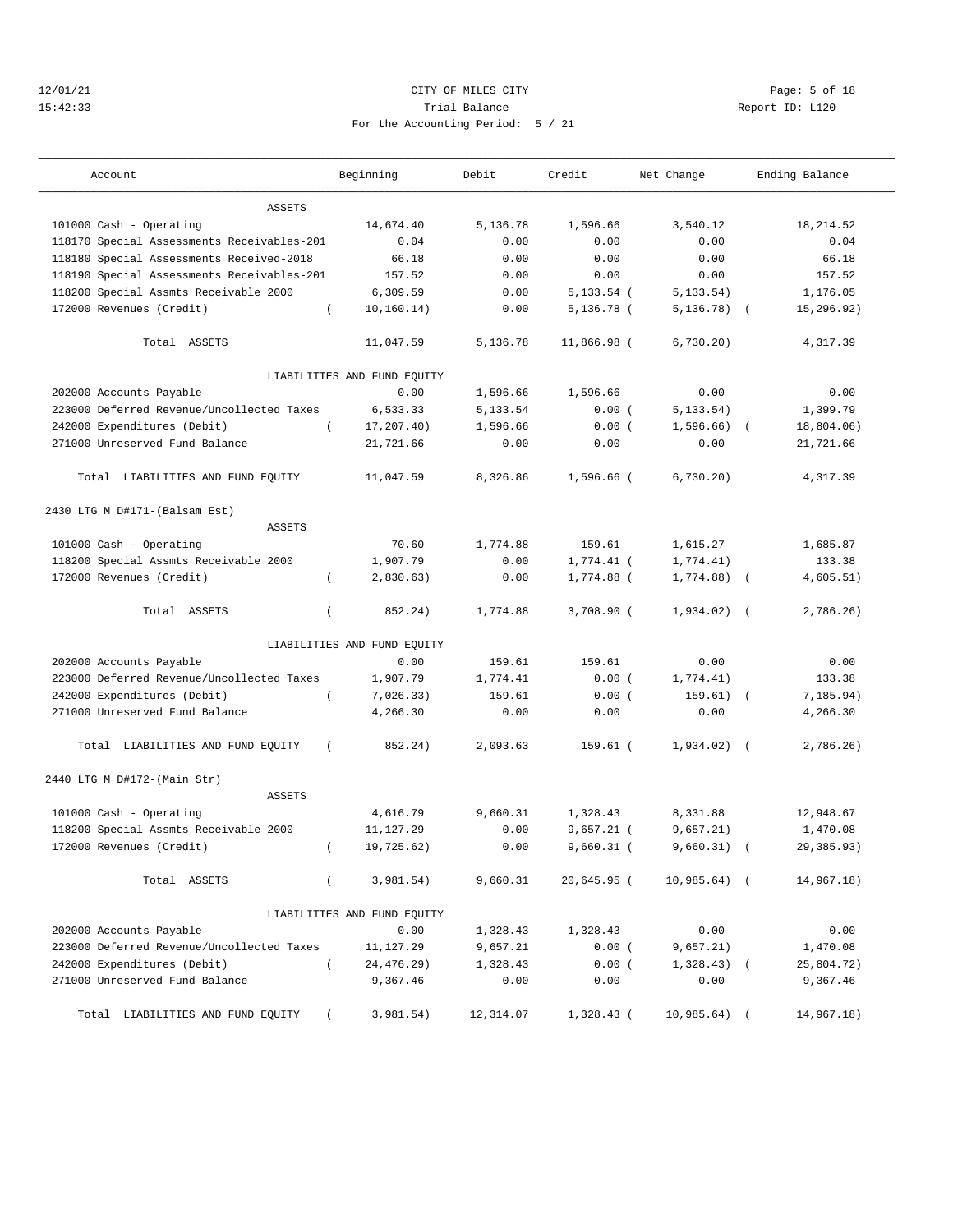# 12/01/21 CITY OF MILES CITY Page: 6 of 18 15:42:33 Trial Balance Report ID: L120 For the Accounting Period: 5 / 21

|  | $\cdot$ iod: 5 / 21 |  |
|--|---------------------|--|

| Account                                               | Beginning                   | Debit    | Credit       | Net Change     | Ending Balance |            |
|-------------------------------------------------------|-----------------------------|----------|--------------|----------------|----------------|------------|
| 2450 LTG M D#195-(SG-Trico)                           |                             |          |              |                |                |            |
| <b>ASSETS</b>                                         |                             |          |              |                |                |            |
| 101000 Cash - Operating                               | 1,560.89                    | 1,112.15 | 1,057.88     | 54.27          |                | 1,615.16   |
| 118200 Special Assmts Receivable 2000                 | 1,269.81                    | 0.00     | 1,111.66 (   | 1,111.66)      |                | 158.15     |
| 172000 Revenues (Credit)                              | 1,935.18)<br>$\left($       | 0.00     | $1,112.15$ ( | $1, 112.15)$ ( |                | 3,047.33)  |
| Total ASSETS                                          | 895.52                      | 1,112.15 | $3,281.69$ ( | $2,169.54)$ (  |                | 1, 274.02) |
|                                                       | LIABILITIES AND FUND EQUITY |          |              |                |                |            |
| 202000 Accounts Payable                               | 0.00                        | 1,057.88 | 1,057.88     | 0.00           |                | 0.00       |
| 223000 Deferred Revenue/Uncollected Taxes             | 1,269.81                    | 1,111.66 | 0.00(        | 1, 111.66)     |                | 158.15     |
| 242000 Expenditures (Debit)                           | $\left($<br>5,601.84)       | 1,057.88 | 0.00(        | $1,057.88$ (   |                | 6,659.72)  |
| 271000 Unreserved Fund Balance                        | 5,227.55                    | 0.00     | 0.00         | 0.00           |                | 5,227.55   |
| Total LIABILITIES AND FUND EQUITY                     | 895.52                      | 3,227.42 | 1,057.88 (   | $2,169.54)$ (  |                | 1,274.02)  |
| 2470 LTG M D#202-(SG-MDU&NV)                          |                             |          |              |                |                |            |
| <b>ASSETS</b>                                         |                             |          |              |                |                |            |
| 101000 Cash - Operating                               | 3,513.83                    | 1,779.27 | 438.31       | 1,340.96       |                | 4,854.79   |
| 118180 Special Assessments Received-2018              | 98.28                       | 0.00     | 0.00         | 0.00           |                | 98.28      |
| 118190 Special Assessments Receivables-201            | 141.48                      | 0.00     | 0.00         | 0.00           |                | 141.48     |
| 118200 Special Assmts Receivable 2000                 | 2,159.10                    | 0.00     | 1,778.35 (   | 1,778.35)      |                | 380.75     |
| 172000 Revenues (Credit)                              | 3,848.64)<br>$\left($       | 0.00     | 1,779.27 (   | 1,779.27)      |                | 5,627.91)  |
| Total ASSETS                                          | 2,064.05                    | 1,779.27 | $3,995.93$ ( | $2,216,66$ (   |                | 152.61)    |
|                                                       | LIABILITIES AND FUND EQUITY |          |              |                |                |            |
| 202000 Accounts Payable                               | 0.00                        | 438.31   | 438.31       | 0.00           |                | 0.00       |
| 223000 Deferred Revenue/Uncollected Taxes             | 2,398.86                    | 1,778.35 | 0.00(        | 1,778.35)      |                | 620.51     |
| 242000 Expenditures (Debit)                           | 5,433.00)<br>$\left($       | 438.31   | 0.00(        | 438.31)        | $\sqrt{2}$     | 5,871.31)  |
| 271000 Unreserved Fund Balance                        | 5,098.19                    | 0.00     | 0.00         | 0.00           |                | 5,098.19   |
| Total LIABILITIES AND FUND EQUITY                     | 2,064.05                    | 2,654.97 | 438.31 (     | $2,216.66$ (   |                | 152.61)    |
| 2480 LTG M M#173-(Milestown Estates)<br><b>ASSETS</b> |                             |          |              |                |                |            |
| 101000 Cash - Operating                               | 1,224.75                    | 428.73   | 30.94        | 397.79         |                | 1,622.54   |
|                                                       | 787.68                      | 0.00     | $428.46$ (   | 428.46)        |                | 359.22     |
| 118200 Special Assmts Receivable 2000                 |                             |          |              |                |                |            |
| 172000 Revenues (Credit)                              | 2,493.25)<br>$\left($       | 0.00     | 428.73 (     | 428.73)        | $\sqrt{2}$     | 2,921.98)  |
| Total ASSETS                                          | 480.82)<br>$\left($         | 428.73   | 888.13 (     | 459.40) (      |                | 940.22)    |
|                                                       | LIABILITIES AND FUND EQUITY |          |              |                |                |            |
| 202000 Accounts Payable                               | 0.00                        | 30.94    | 30.94        | 0.00           |                | 0.00       |
| 223000 Deferred Revenue/Uncollected Taxes             | 787.68                      | 428.46   | 0.00(        | 428.46)        |                | 359.22     |
| 242000 Expenditures (Debit)                           | $\left($<br>2,376.58)       | 30.94    | 0.00(        | $30.94)$ (     |                | 2,407.52)  |
| 271000 Unreserved Fund Balance                        | 1,108.08                    | 0.00     | 0.00         | 0.00           |                | 1,108.08   |
| Total LIABILITIES AND FUND EQUITY                     | 480.82)                     | 490.34   | $30.94$ (    | 459.40)        |                | 940.22)    |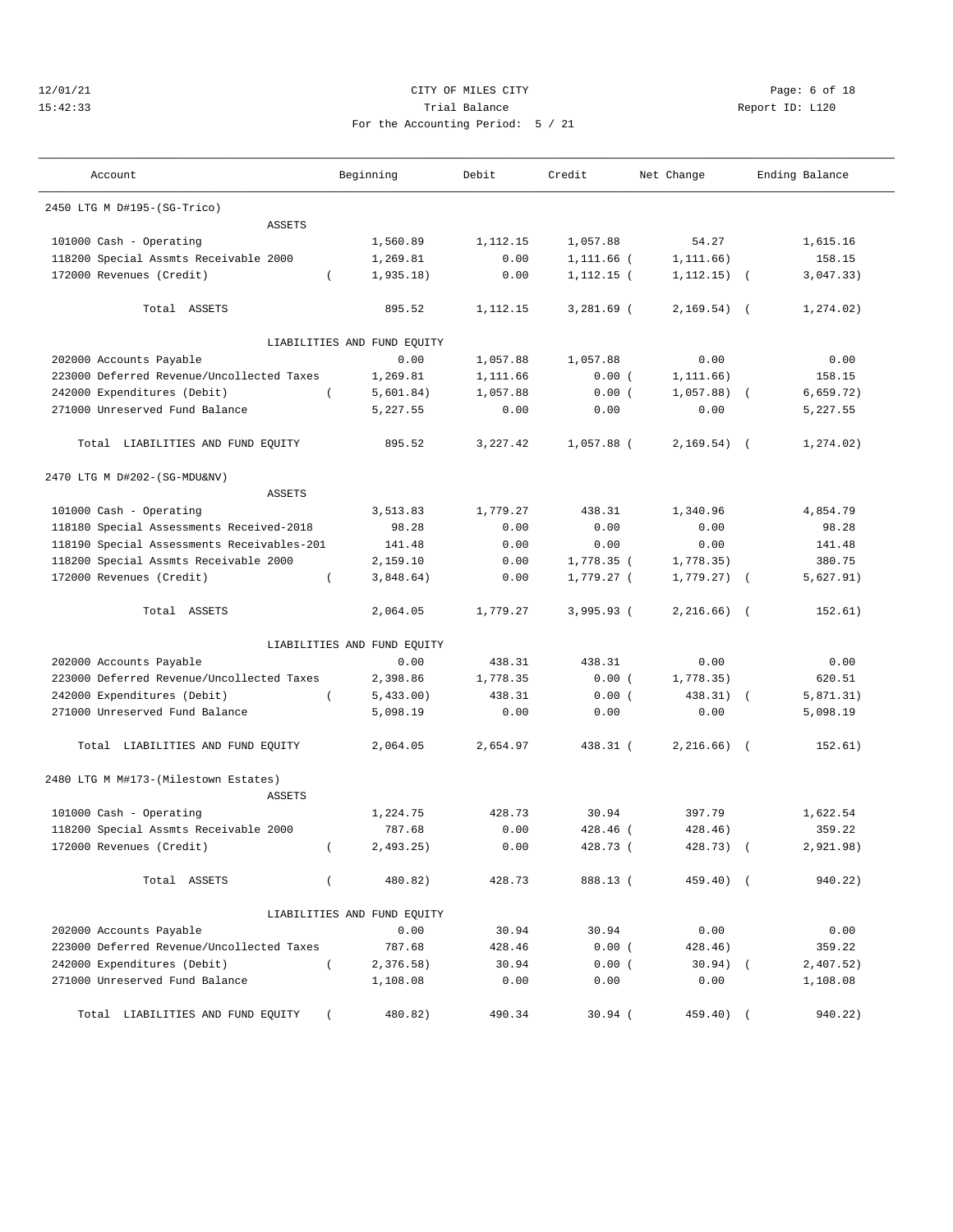## 12/01/21 CITY OF MILES CITY Page: 7 of 18 15:42:33 Trial Balance Report ID: L120 For the Accounting Period: 5 / 21

| Account                                       | Beginning                   | Debit      | Credit                    | Net Change       | Ending Balance              |
|-----------------------------------------------|-----------------------------|------------|---------------------------|------------------|-----------------------------|
| 2510 STR MAINT DIST #204                      |                             |            |                           |                  |                             |
| <b>ASSETS</b>                                 |                             |            |                           |                  |                             |
| 101000 Cash - Operating                       | 71,406.88                   | 576,852.24 | 48,662.88                 | 528,189.36       | 599,596.24                  |
| 118130 Special Assessments Receivable 2013    | 32.59                       | 0.00       | 0.00                      | 0.00             | 32.59                       |
| 118140 Special Assessments Receivables-201    | 31.99                       | 0.00       | 0.00                      | 0.00             | 31.99                       |
| 118150 Special Assessments Receivables-201    | 34.52                       | 0.00       | 0.00                      | 0.00             | 34.52                       |
| 118160 Special Assessments Receivables-201    | 180.96                      | 0.00       | 0.00                      | 0.00             | 180.96                      |
| 118170 Special Assessments Receivables-201    | 1,145.70                    | 0.00       | 0.00                      | 0.00             | 1,145.70                    |
| 118180 Special Assessments Received-2018      | 5,784.91                    | 0.00       | $535.53$ (                | 535.53)          | 5,249.38                    |
| 118190 Special Assessments Receivables-201    | 10,064.98                   | 0.00       | 382.64 (                  | 382.64)          | 9,682.34                    |
| 118200 Special Assmts Receivable 2000         | 680,121.46                  | 0.00       | 575,602.30 (              | 575, 602.30)     | 104,519.16                  |
| 132000 Due From Government (Short Term)       | 18,400.00                   | 0.00       | 0.00                      | 0.00             | 18,400.00                   |
| 172000 Revenues (Credit)                      | 1,893,980.96)               | 0.00       | 576,852.24 (              | 576,852.24)      | 2,470,833.20)<br>$\left($   |
| Total ASSETS<br>$\left($                      | 1,106,776.97)               |            | 576,852.24 1,202,035.59 ( | $625, 183.35$ (  | 1,731,960.32)               |
|                                               | LIABILITIES AND FUND EQUITY |            |                           |                  |                             |
| 202000 Accounts Payable                       | 77,439.76                   | 13,797.73  | 13,797.73                 | 0.00             | 77,439.76                   |
| 223000 Deferred Revenue/Uncollected Taxes     | 697,397.12                  | 576,520.47 | 0.00(                     | 576,520.47)      | 120,876.65                  |
| 242000 Expenditures (Debit)                   | (2, 238, 773.97)            | 48,662.88  | 0.00(                     | 48,662.88)       | 2, 287, 436.85              |
| 271000 Unreserved Fund Balance                | 357,160.12                  | 0.00       | 0.00                      | 0.00             | 357,160.12                  |
| Total LIABILITIES AND FUND EQUITY<br>$\left($ | 1,106,776.97)               | 638,981.08 | 13,797.73 (               | $625, 183.35)$ ( | 1,731,960.32)               |
| 2520 STR MAINT DIST #205                      |                             |            |                           |                  |                             |
| <b>ASSETS</b>                                 |                             |            |                           |                  |                             |
| 101000 Cash - Operating                       | 232, 212.58                 | 52,234.50  | 13,143.60                 | 39,090.90        | 271,303.48                  |
| 118140 Special Assessments Receivables-201    | 214.50                      | 0.00       | 0.00                      | 0.00             | 214.50                      |
| 118150 Special Assessments Receivables-201    | 210.08                      | 0.00       | 0.00                      | 0.00             | 210.08                      |
| 118160 Special Assessments Receivables-201    | 317.14                      | 0.00       | 0.00                      | 0.00             | 317.14                      |
| 118170 Special Assessments Receivables-201    | 1,646.90                    | 0.00       | 0.00                      | 0.00             | 1,646.90                    |
| 118180 Special Assessments Received-2018      | 4,516.35                    | 0.00       | 0.00                      | 0.00             | 4,516.35                    |
| 118190 Special Assessments Receivables-201    | 1,348.01                    | 0.00       | 0.00                      | 0.00             | 1,348.01                    |
| 118200 Special Assmts Receivable 2000         | 72,377.21                   | 0.00       | 52,190.68 (               | 52, 190, 68)     | 20,186.53                   |
| 132000 Due From Government (Short Term)       | 4,600.00                    | 0.00       | 0.00                      | 0.00             | 4,600.00                    |
| 172000 Revenues (Credit)<br>$\left($          | 173,932.73)                 | 0.00       | 52,234.50 (               | 52, 234.50)      | 226, 167. 23)<br>$\sqrt{2}$ |
| Total ASSETS                                  | 143,510.04                  | 52,234.50  | 117,568.78 (              | 65.334.28        | 78, 175. 76                 |
|                                               | LIABILITIES AND FUND EQUITY |            |                           |                  |                             |
| 202000 Accounts Payable                       | 0.00                        | 2,762.97   | 2,762.97                  | 0.00             | 0.00                        |
| 223000 Deferred Revenue/Uncollected Taxes     | 80,630.03                   | 52,190.68  | 0.00(                     | 52, 190.68)      | 28,439.35                   |
| 242000 Expenditures (Debit)<br>$\left($       | 177,607.60)                 | 13,143.60  | 0.00(                     | $13, 143.60$ (   | 190,751.20)                 |
| 271000 Unreserved Fund Balance                | 240,487.61                  | 0.00       | 0.00                      | 0.00             | 240,487.61                  |
| Total LIABILITIES AND FUND EQUITY             | 143,510.04                  | 68,097.25  | 2,762.97 (                | 65,334.28)       | 78,175.76                   |

2540 STR MAINT DIST#207-(MILESTOWN ESTATES)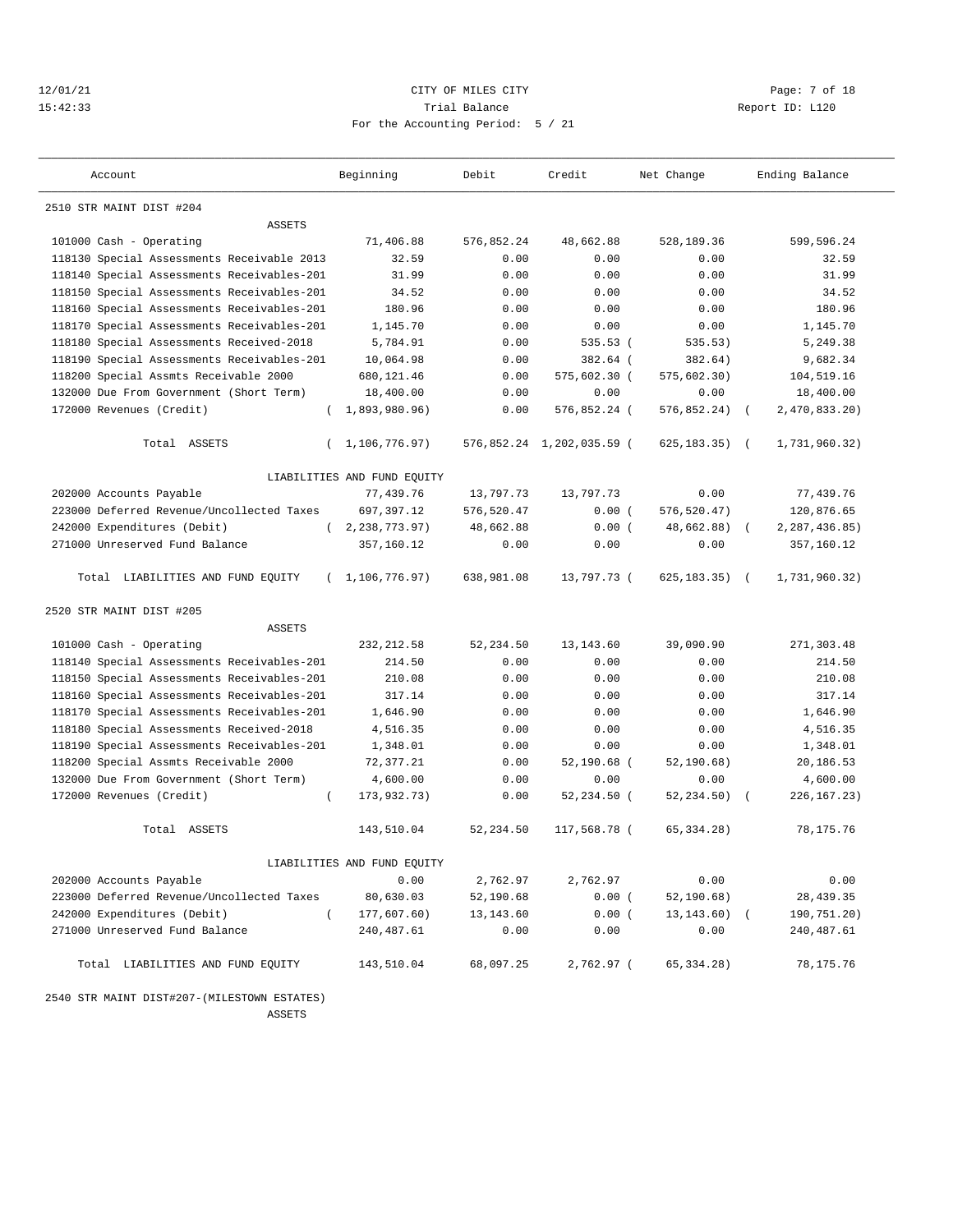# 12/01/21 CITY OF MILES CITY Page: 8 of 18 15:42:33 Trial Balance Report ID: L120 For the Accounting Period: 5 / 21

| Account                                   |          | Beginning                   | Debit     | Credit      | Net Change      |          | Ending Balance |
|-------------------------------------------|----------|-----------------------------|-----------|-------------|-----------------|----------|----------------|
| 101000 Cash - Operating                   |          | 4,647.53                    | 571.63    | 395.51      | 176.12          |          | 4,823.65       |
| 118200 Special Assmts Receivable 2000     |          | 1,048.85                    | 0.00      | 570.54 (    | 570.54)         |          | 478.31         |
| 172000 Revenues (Credit)                  | $\left($ | 3,588.46)                   | 0.00      | $571.63$ (  | $571.63)$ (     |          | 4, 160.09)     |
| Total ASSETS                              |          | 2,107.92                    | 571.63    | 1,537.68 (  | 966.05)         |          | 1,141.87       |
|                                           |          | LIABILITIES AND FUND EQUITY |           |             |                 |          |                |
| 202000 Accounts Payable                   |          | 0.00                        | 1.06      | 1.06        | 0.00            |          | 0.00           |
| 223000 Deferred Revenue/Uncollected Taxes |          | 1,048.85                    | 570.54    | 0.00(       | 570.54)         |          | 478.31         |
| 242000 Expenditures (Debit)               | $\left($ | 4,418.68)                   | 395.51    | 0.00(       | $395.51)$ (     |          | 4,814.19)      |
| 271000 Unreserved Fund Balance            |          | 5,477.75                    | 0.00      | 0.00        | 0.00            |          | 5,477.75       |
| Total LIABILITIES AND FUND EQUITY         |          | 2,107.92                    | 967.11    | $1.06$ (    | 966.05)         |          | 1,141.87       |
| 2701 Fire Grants                          |          |                             |           |             |                 |          |                |
| ASSETS                                    |          |                             |           |             |                 |          |                |
| 101000 Cash - Operating                   |          | 6,460.70                    | 0.00      | 0.00        | 0.00            |          | 6,460.70       |
| 172000 Revenues (Credit)                  | $\left($ | 352.00)                     | 0.00      | 0.00        | 0.00            | $\left($ | 352.00)        |
| Total ASSETS                              |          | 6,108.70                    | 0.00      | 0.00        | 0.00            |          | 6,108.70       |
|                                           |          | LIABILITIES AND FUND EQUITY |           |             |                 |          |                |
| 271000 Unreserved Fund Balance            |          | 6,108.70                    | 0.00      | 0.00        | 0.00            |          | 6,108.70       |
| Total LIABILITIES AND FUND EQUITY         |          | 6,108.70                    | 0.00      | 0.00        | 0.00            |          | 6,108.70       |
| 2820 GAS TAX                              |          |                             |           |             |                 |          |                |
| <b>ASSETS</b>                             |          |                             |           |             |                 |          |                |
| 101000 Cash - Operating                   |          | 14,592.70                   | 14,184.04 | 204.33      | 13,979.71       |          | 28,572.41      |
| 172000 Revenues (Credit)                  | $\left($ | 141,840.35)                 | 0.00      | 14,184.04 ( | $14, 184.04)$ ( |          | 156,024.39)    |
| Total ASSETS                              | $\left($ | 127, 247.65)                | 14,184.04 | 14,388.37 ( | $204.33)$ (     |          | 127, 451.98)   |
|                                           |          | LIABILITIES AND FUND EQUITY |           |             |                 |          |                |
| 242000 Expenditures (Debit)               | $\left($ | 127, 247.81)                | 204.33    | 0.00(       | $204.33)$ (     |          | 127,452.14)    |
| 271000 Unreserved Fund Balance            |          | 0.16                        | 0.00      | 0.00        | 0.00            |          | 0.16           |
| Total LIABILITIES AND FUND EQUITY         | $\left($ | 127, 247.65)                | 204.33    | 0.00(       | $204.33)$ (     |          | 127,451.98)    |
| 2821 HB473- Fuel Tax                      |          |                             |           |             |                 |          |                |
| ASSETS                                    |          |                             |           |             |                 |          |                |
| 102131 Restricted Cash- HB473             |          | 195,415.27                  | 0.00      | 0.00        | 0.00            |          | 195,415.27     |
| 172000 Revenues (Credit)                  | $\left($ | 195, 414. 18)               | 0.00      | 0.00        | 0.00            | $\left($ | 195, 414. 18)  |
| Total ASSETS                              |          | 1.09                        | 0.00      | 0.00        | 0.00            |          | 1.09           |
|                                           |          | LIABILITIES AND FUND EQUITY |           |             |                 |          |                |
| 271000 Unreserved Fund Balance            |          | 1.09                        | 0.00      | 0.00        | 0.00            |          | 1.09           |
| Total LIABILITIES AND FUND EQUITY         |          | 1.09                        | 0.00      | 0.00        | 0.00            |          | 1.09           |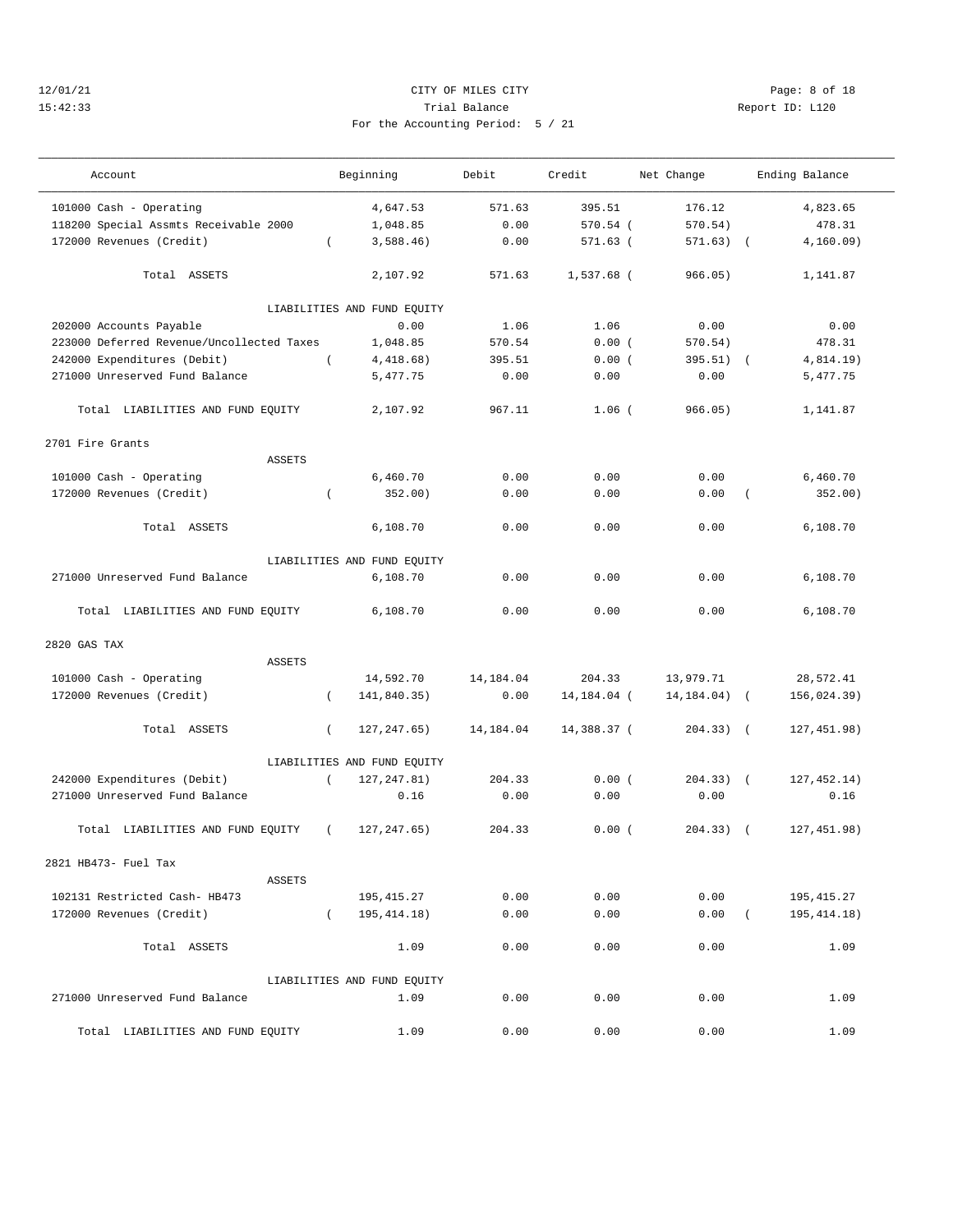| 127 | 0172 |  |  |
|-----|------|--|--|
|     |      |  |  |

## CITY OF MILES CITY **CHANGE CITY** Page: 9 of 18 15:42:33 Trial Balance Report ID: L120 For the Accounting Period: 5 / 21

| Account                                    |          | Beginning                   | Debit      | Credit         | Net Change   |            | Ending Balance |
|--------------------------------------------|----------|-----------------------------|------------|----------------|--------------|------------|----------------|
|                                            |          |                             |            |                |              |            |                |
| 2850 Southeastern Montana Dispatch-911     |          |                             |            |                |              |            |                |
| <b>ASSETS</b>                              |          |                             |            |                |              |            |                |
| 101000 Cash - Operating                    |          | 91,040.61                   | 56,737.49  | 11, 418.87     | 45, 318.62   |            | 136,359.23     |
| 172000 Revenues (Credit)                   | $\left($ | 153,649.90)                 | 0.00       | 55,804.02 (    | 55,804.02)   | $\sqrt{2}$ | 209, 453.92)   |
| Total ASSETS                               | $\left($ | 62,609.29)                  | 56,737.49  | $67, 222.89$ ( | 10, 485.40)  | $\sqrt{2}$ | 73,094.69)     |
|                                            |          | LIABILITIES AND FUND EQUITY |            |                |              |            |                |
| 202000 Accounts Payable                    |          | 0.00                        | 11,418.87  | 11, 418.87     | 0.00         |            | 0.00           |
| 242000 Expenditures (Debit)                | $\left($ | 208,886.16)                 | 11, 418.87 | 933.47 (       | 10, 485.40)  |            | 219, 371.56)   |
| 271000 Unreserved Fund Balance             |          | 146,276.87                  | 0.00       | 0.00           | 0.00         |            | 146,276.87     |
| Total LIABILITIES AND FUND EQUITY          | $\left($ | 62,609.29)                  | 22,837.74  | $12,352.34$ (  | 10,485.40)   | $\sqrt{2}$ | 73,094.69)     |
| 2880 LIBRARY GRANTS                        |          |                             |            |                |              |            |                |
| <b>ASSETS</b>                              |          |                             |            |                |              |            |                |
| 101000 Cash - Operating                    |          | 150.50                      | 0.00       | 0.00           | 0.00         |            | 150.50         |
| 101003 Cash - per capita                   |          | 22,528.91                   | 0.00       | 0.00           | 0.00         |            | 22,528.91      |
| 101020 Cash - Partners Program             |          | 28, 439.64                  | 0.00       | 234.00 (       | 234.00)      |            | 28, 205.64     |
| 101021 Cash-One Time Endowments            |          | 1,784.09                    | 0.00       | 0.00           | 0.00         |            | 1,784.09       |
| 101030 Cash - Sagebrush Fed/Base Grant     |          | 20, 212.89                  | 0.00       | 0.00           | 0.00         |            | 20, 212.89     |
| 101032 Cash- Library Board of Trustees Mul |          | 84,050.97                   | 0.00       | 0.00           | 0.00         |            | 84,050.97      |
| 172000 Revenues (Credit)                   | $\left($ | 11, 154.92)                 | 0.00       | 0.00           | 0.00         |            | 11, 154.92)    |
| Total ASSETS                               |          | 146,012.08                  | 0.00       | $234.00$ (     | 234.00)      |            | 145,778.08     |
|                                            |          | LIABILITIES AND FUND EQUITY |            |                |              |            |                |
| 202000 Accounts Payable                    |          | 0.00                        | 234.00     | 234.00         | 0.00         |            | 0.00           |
| 242000 Expenditures (Debit)                | $\left($ | 7,978.45)                   | 234.00     | 0.00(          | 234.00)      |            | 8, 212.45)     |
| 271000 Unreserved Fund Balance             |          | 153,990.53                  | 0.00       | 0.00           | 0.00         |            | 153,990.53     |
| Total LIABILITIES AND FUND EQUITY          |          | 146,012.08                  | 468.00     | $234.00$ (     | 234.00)      |            | 145,778.08     |
| 2935 Historic Preservation                 |          |                             |            |                |              |            |                |
| <b>ASSETS</b>                              |          |                             |            |                |              |            |                |
| 101000 Cash - Operating                    |          | 25, 286.45                  | 0.00       | 242.57 (       | 242.57)      |            | 25,043.88      |
| 172000 Revenues (Credit)                   | $\left($ | 7,120.40)                   | 0.00       | 0.00           | 0.00         |            | 7, 120.40)     |
| Total ASSETS                               |          | 18,166.05                   | 0.00       | $242.57$ (     | 242.57)      |            | 17,923.48      |
|                                            |          | LIABILITIES AND FUND EQUITY |            |                |              |            |                |
| 242000 Expenditures (Debit)                | $\left($ | 2,572.24)                   | 242.57     | 0.00(          | $242.57$ ) ( |            | 2,814.81)      |
| 271000 Unreserved Fund Balance             |          | 20,738.29                   | 0.00       | 0.00           | 0.00         |            | 20,738.29      |
| Total LIABILITIES AND FUND EQUITY          |          | 18,166.05                   | 242.57     | 0.00(          | 242.57)      |            | 17,923.48      |

2985 RETIRED SENIOR VOLUNTEER PROG (RSVP)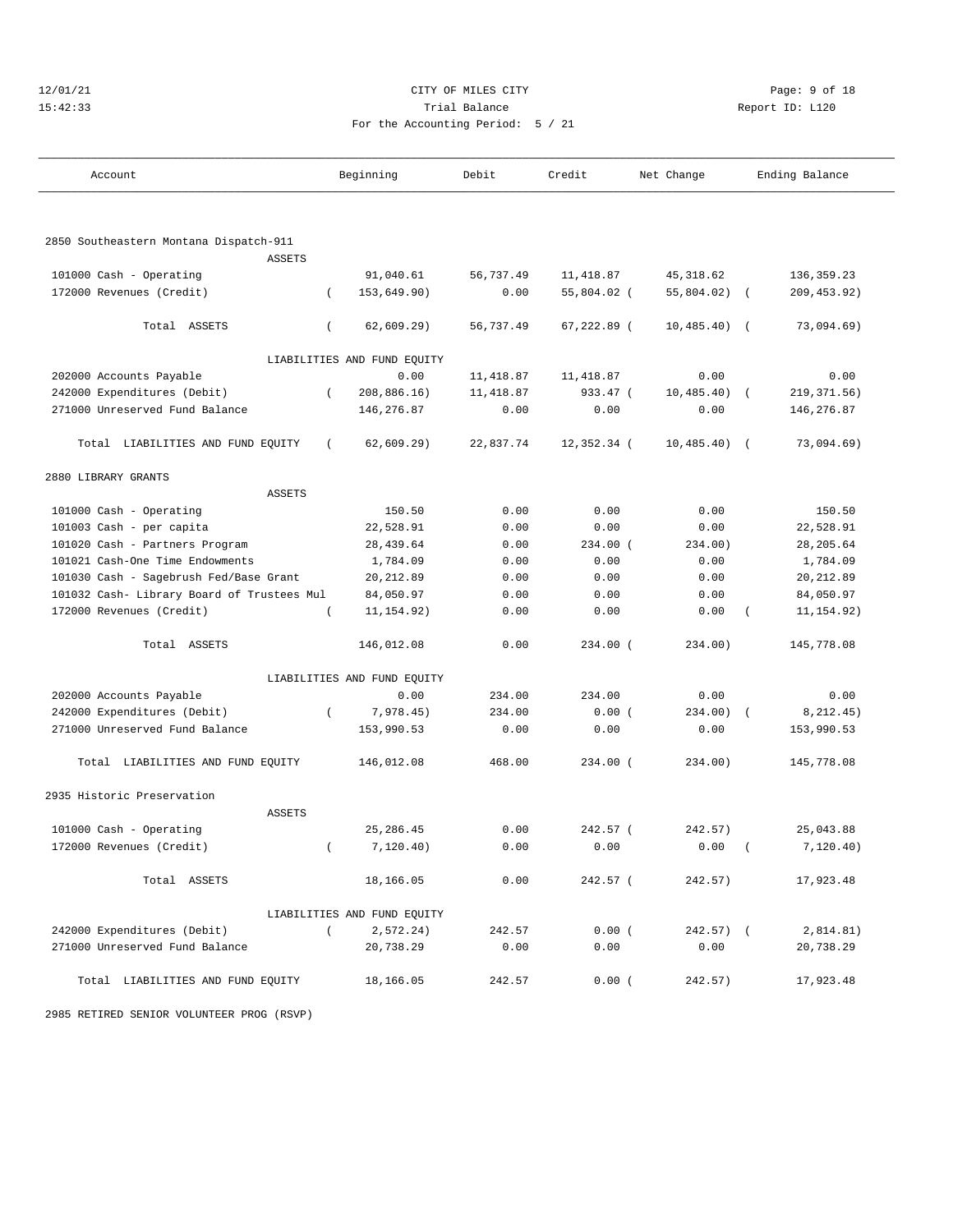## 12/01/21 Page: 10 of 18 15:42:33 Trial Balance Report ID: L120 For the Accounting Period: 5 / 21

| Account                                     |                | Beginning                   | Debit     | Credit       | Net Change    |                | Ending Balance |
|---------------------------------------------|----------------|-----------------------------|-----------|--------------|---------------|----------------|----------------|
| <b>ASSETS</b>                               |                |                             |           |              |               |                |                |
| 101000 Cash - Operating                     | $\overline{ }$ | 10, 330.73)                 | 7,959.42  | 11,713.26 (  | 3,753.84)     | $\sqrt{2}$     | 14,084.57)     |
| 101004 RSVP Non-Federal Cash Operating-Cus  |                | 15,659.61                   | 85.26     | 237.73 (     | 152.47)       |                | 15,507.14      |
| 101008 RSVP- Custer Excess                  |                | 9,398.50                    | 0.00      | 0.00         | 0.00          |                | 9,398.50       |
| 101021 Cash-One Time Endowments             | $\left($       | 236.02)                     | 0.00      | 0.00         | 0.00          | $\left($       | 236.02)        |
| 103100 Petty Cash-                          |                | 200.00                      | 0.00      | 0.00         | 0.00          |                | 200.00         |
| 172000 Revenues (Credit)                    | $\left($       | 72,941.26)                  | 0.00      | 7,959.42 (   | 7,959.42)     | $\sqrt{ }$     | 80.900.68      |
| Total ASSETS                                | $\left($       | 58,249.90)                  | 8,044.68  | 19,910.41 (  | $11,865.73$ ( |                | 70, 115.63)    |
|                                             |                | LIABILITIES AND FUND EQUITY |           |              |               |                |                |
| 202000 Accounts Payable                     |                | 0.00                        | 5,509.05  | 5,509.05     | 0.00          |                | 0.00           |
| 242000 Expenditures (Debit)                 | $\left($       | 80,724.32)                  | 11,950.99 | $85.26$ (    | 11,865.73)    |                | 92,590.05)     |
| 271000 Unreserved Fund Balance              |                | 22, 474.42                  | 0.00      | 0.00         | 0.00          |                | 22, 474.42     |
| Total LIABILITIES AND FUND EQUITY           | $\left($       | 58,249.90)                  | 17,460.04 | $5,594.31$ ( | 11,865.73)    | $\sqrt{2}$     | 70, 115.63)    |
| 3301 Judgement Settlement/Southgate         |                |                             |           |              |               |                |                |
| <b>ASSETS</b>                               |                |                             |           |              |               |                |                |
| 101000 Cash - Operating                     |                | 58,453.91                   | 35,010.67 | 0.00         | 35,010.67     |                | 93,464.58      |
| 113220 Tax receivables Real-2020            | $\left($       | 59,282.35)                  | 0.00      | 34,842.63 (  | 34,842.63)    | $\overline{ }$ | 94, 124. 98)   |
| 115221 Tax Receivable Personal-2021         | $\left($       | 21.56)                      | 0.00      | $168.04$ (   | 168.04)       | $\overline{ }$ | 189.60)        |
| 122000 Accounts Receivable                  |                | 100,000.00                  | 0.00      | 0.00         | 0.00          |                | 100,000.00     |
| 172000 Revenues (Credit)                    | $\left($       | 159, 303.91)                | 0.00      | 35,010.67 (  | 35,010.67)    | $\sqrt{2}$     | 194, 314.58)   |
| Total ASSETS                                | $\left($       | 60,153.91)                  | 35,010.67 | 70,021.34 (  | 35,010.67)    | $\sqrt{2}$     | 95,164.58)     |
|                                             |                | LIABILITIES AND FUND EQUITY |           |              |               |                |                |
| 202000 Accounts Payable                     |                | 201,699.52                  | 0.00      | 0.00         | 0.00          |                | 201,699.52     |
| 223100 Deferred Revenue - Real Prop Taxes ( |                | 59,282.35)                  | 34,842.63 | 0.00(        | 34,842.63)    |                | 94, 124. 98)   |
| 223200 Deferred Revenue - Pers Prop Taxes ( |                | 21.56)                      | 168.04    | 0.00(        | 168.04)       | $\overline{ }$ | 189.60)        |
| 242000 Expenditures (Debit)                 | $\left($       | 100, 850.00)                | 0.00      | 0.00         | 0.00          |                | 100, 850.00)   |
| 271000 Unreserved Fund Balance              | $\left($       | 101,699.52)                 | 0.00      | 0.00         | 0.00          | $\left($       | 101,699.52)    |
| Total LIABILITIES AND FUND EQUITY           | $\left($       | 60, 153.91)                 | 35,010.67 | 0.00(        | 35,010.67)    | $\sqrt{ }$     | 95,164.58)     |
| 3400 SID REVOLVING FUND                     |                |                             |           |              |               |                |                |
| <b>ASSETS</b>                               |                |                             |           |              |               |                |                |
| 101000 Cash - Operating                     |                | 2,985.00                    | 0.00      | 0.00         | 0.00          |                | 2,985.00       |
| Total ASSETS                                |                | 2,985.00                    | 0.00      | 0.00         | 0.00          |                | 2,985.00       |
|                                             |                | LIABILITIES AND FUND EQUITY |           |              |               |                |                |
| 271000 Unreserved Fund Balance              |                | 2,985.00                    | 0.00      | 0.00         | 0.00          |                | 2,985.00       |
| Total LIABILITIES AND FUND EQUITY           |                | 2,985.00                    | 0.00      | 0.00         | 0.00          |                | 2,985.00       |

3670 SID 211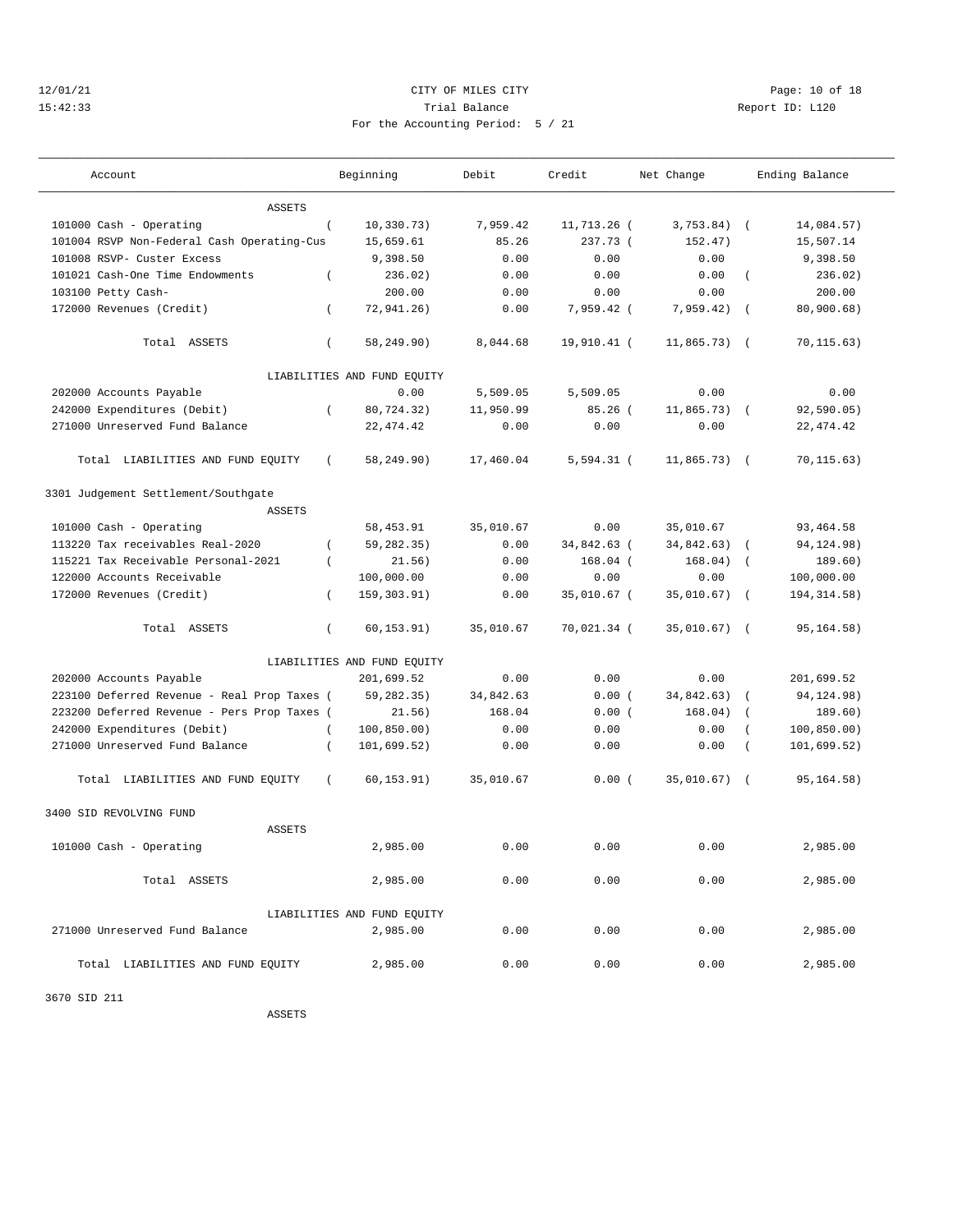## 12/01/21 Page: 11 of 18 15:42:33 Trial Balance Report ID: L120 For the Accounting Period: 5 / 21

| Account                                    |          | Beginning                   | Debit    | Credit       | Net Change    |            | Ending Balance |
|--------------------------------------------|----------|-----------------------------|----------|--------------|---------------|------------|----------------|
| 101000 Cash - Operating                    |          | 7,165.71                    | 1,138.76 | 0.00         | 1,138.76      |            | 8,304.47       |
| 118200 Special Assmts Receivable 2000      |          | 1,804.05                    | 0.00     | $1,138.76$ ( | 1,138.76)     |            | 665.29         |
| 119000 Special Assmt Recbl - Deferred      |          | 31,921.37                   | 0.00     | 0.00         | 0.00          |            | 31,921.37      |
| 172000 Revenues (Credit)                   | $\left($ | 1,980.47)                   | 0.00     | 1,138.76 (   | $1, 138.76$ ( |            | 3, 119.23)     |
|                                            |          |                             |          |              |               |            |                |
| Total ASSETS                               |          | 38,910.66                   | 1,138.76 | 2,277.52 (   | 1,138.76)     |            | 37,771.90      |
|                                            |          | LIABILITIES AND FUND EQUITY |          |              |               |            |                |
| 223000 Deferred Revenue/Uncollected Taxes  |          | 33,725.42                   | 1,138.76 | 0.00(        | 1, 138.76)    |            | 32,586.66      |
| 242000 Expenditures (Debit)                | $\left($ | 4,581.46)                   | 0.00     | 0.00         | 0.00          | $\sqrt{2}$ | 4,581.46)      |
| 271000 Unreserved Fund Balance             |          | 9,766.70                    | 0.00     | 0.00         | 0.00          |            | 9,766.70       |
| Total LIABILITIES AND FUND EQUITY          |          | 38,910.66                   | 1,138.76 | 0.00(        | 1,138.76)     |            | 37,771.90      |
| 4000 General Fund Capitol Improvement Fund |          |                             |          |              |               |            |                |
| <b>ASSETS</b>                              |          |                             |          |              |               |            |                |
| 101000 Cash - Operating                    |          | 39,067.68                   | 5.10     | 0.00         | 5.10          |            | 39,072.78      |
| 172000 Revenues (Credit)                   | $\left($ | 66.27)                      | 0.00     | 5.10(        | $5.10)$ (     |            | 71.37)         |
| Total ASSETS                               |          | 39,001.41                   | 5.10     | 5.10         | 0.00          |            | 39,001.41      |
|                                            |          |                             |          |              |               |            |                |
|                                            |          | LIABILITIES AND FUND EQUITY |          |              |               |            |                |
| 271000 Unreserved Fund Balance             |          | 39,001.41                   | 0.00     | 0.00         | 0.00          |            | 39,001.41      |
| Total LIABILITIES AND FUND EQUITY          |          | 39,001.41                   | 0.00     | 0.00         | 0.00          |            | 39,001.41      |
| 4010 Fire Dept Captial Imprvmt Fund        |          |                             |          |              |               |            |                |
| <b>ASSETS</b>                              |          |                             |          |              |               |            |                |
| 101040 Cash - FD(Exhaust Removal & Turnout |          | 0.00                        | 1,000.00 | 0.00         | 1,000.00      |            | 1,000.00       |
| 172000 Revenues (Credit)                   |          | 0.00                        | 0.00     | $1,000.00$ ( | $1,000.00)$ ( |            | 1,000.00)      |
| Total ASSETS                               |          | 0.00                        | 1,000.00 | 1,000.00     | 0.00          |            | 0.00           |
| 4050 Ambulance Capital Improvement Fund    |          |                             |          |              |               |            |                |
| ASSETS                                     |          |                             |          |              |               |            |                |
| 101000 Cash - Operating                    |          | 14,479.06                   | 0.00     | 0.00         | 0.00          |            | 14,479.06      |
| 172000 Revenues (Credit)                   | $\left($ | 350.00)                     | 0.00     | 0.00         | 0.00          | $\left($   | 350.00)        |
| Total ASSETS                               |          | 14,129.06                   | 0.00     | 0.00         | 0.00          |            | 14,129.06      |
|                                            |          | LIABILITIES AND FUND EQUITY |          |              |               |            |                |
| 271000 Unreserved Fund Balance             |          | 14,129.06                   | 0.00     | 0.00         | 0.00          |            | 14,129.06      |
| Total LIABILITIES AND FUND EQUITY          |          | 14,129.06                   | 0.00     | 0.00         | 0.00          |            | 14,129.06      |
| 4060 CAPITAL IMPROV-PUBLIC WORKS           |          |                             |          |              |               |            |                |
| ASSETS                                     |          |                             |          |              |               |            |                |
| 101000 Cash - Operating                    |          | 129,762.29                  | 416.93   | 55,390.00 (  | 54,973.07)    |            | 74,789.22      |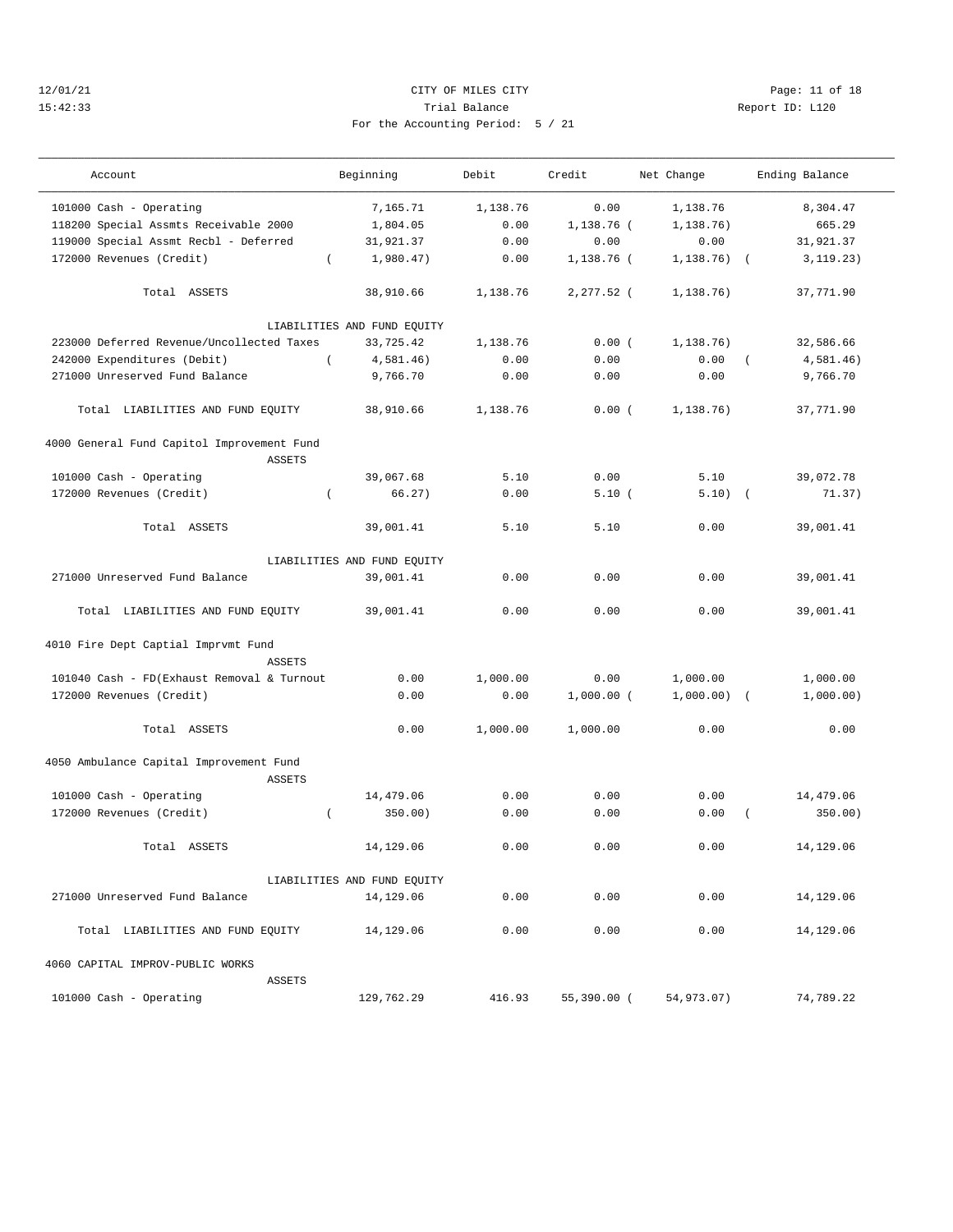## 12/01/21 **CITY OF MILES CITY CITY CITY Page: 12 of 18** 15:42:33 Trial Balance Report ID: L120 For the Accounting Period: 5 / 21

| Report |  |
|--------|--|
|        |  |

| Account                                                     | Beginning                   | Debit      | Credit        | Net Change     |            | Ending Balance  |  |
|-------------------------------------------------------------|-----------------------------|------------|---------------|----------------|------------|-----------------|--|
|                                                             |                             |            |               |                |            |                 |  |
| 172000 Revenues (Credit)<br>$\left($                        | 78,149.84)                  | 0.00       | $416.93$ (    | $416.93)$ (    |            | 78,566.77)      |  |
| Total ASSETS                                                | 51,612.45                   | 416.93     | 55,806.93 (   | $55,390.00)$ ( |            | 3,777.55)       |  |
|                                                             | LIABILITIES AND FUND EQUITY |            |               |                |            |                 |  |
| 202000 Accounts Payable                                     | 0.00                        | 55,390.00  | 55,390.00     | 0.00           |            | 0.00            |  |
| 242000 Expenditures (Debit)<br>$\left($                     | 158,715.20)                 | 55,390.00  | 0.00(         | $55,390.00)$ ( |            | 214,105.20)     |  |
| 271000 Unreserved Fund Balance                              | 210, 327.65                 | 0.00       | 0.00          | 0.00           |            | 210, 327.65     |  |
|                                                             |                             |            |               |                |            |                 |  |
| Total LIABILITIES AND FUND EQUITY                           | 51,612.45                   | 110,780.00 | $55,390.00$ ( | $55,390.00)$ ( |            | 3,777.55)       |  |
| 5210 WATER UTILITY                                          |                             |            |               |                |            |                 |  |
| <b>ASSETS</b>                                               |                             |            |               |                |            |                 |  |
| 101000 Cash - Operating                                     | 1,507,415.29                | 140,683.01 | 121,522.89    | 19,160.12      |            | 1,526,575.41    |  |
| 101008 RSVP- Custer Excess<br>$\left($                      | 40.47)                      | 0.00       | 0.00          | 0.00           | $\left($   | 40.47)          |  |
| 101010 Deposit Cash                                         | 104,650.00                  | 3,050.00   | 1,850.00      | 1,200.00       |            | 105,850.00      |  |
| 102113 Cash - NE Water Line Proj                            | 764,994.48                  | 0.00       | 0.00          | 0.00           |            | 764,994.48      |  |
| 102240 Cash - Replacement & Depreciation                    | 1,489,589.35                | 0.00       | 0.00          | 0.00           |            | 1,489,589.35    |  |
| 102250 Cash - System Devlopment Fees                        | 318,749.92                  | 1,200.00   | 0.00          | 1,200.00       |            | 319,949.92      |  |
| 102270 Cash - Curb Stop Replacement Fee                     | 419,677.56                  | 3,243.49   | 2,113.88      | 1,129.61       |            | 420,807.17      |  |
| 102312 RevBnd/CurYearDebt-DNRC/CarbonTank                   | 46,020.00                   | 11,582.50  | 0.00          | 11,582.50      |            | 57,602.50       |  |
| 102313 RevBnd/CurYearDebt-DNRC/NE WtrLine                   | 47, 273.30                  | 11,770.83  | 0.00          | 11,770.83      |            | 59,044.13       |  |
| 102315 RevBnd/CurYearDebt-ARRA/NE Water Li                  | 5,543.50                    | 1,515.10   | 0.00          | 1,515.10       |            | 7,058.60        |  |
| 102322 RevBnd/Reserve-DNRC/CarbonTank                       | 153,009.00                  | 0.00       | 0.00          | 0.00           |            | 153,009.00      |  |
| 102323 RevBnd/Reserve-DNRC/NE WtrLine                       | 128,653.00                  | 0.00       | 0.00          | 0.00           |            | 128,653.00      |  |
| 102325 RevBnd/Reserve-ARRA B-NE Waterline                   | 18,245.00                   | 0.00       | 0.00          | 0.00           |            | 18,245.00       |  |
| 103000 Petty Cash                                           | 330.00                      | 0.00       | 0.00          | 0.00           |            | 330.00          |  |
| 122000 Accounts Receivable                                  | 154,034.06                  | 170,490.67 | 142, 156.87   | 28, 333.80     |            | 182,367.86      |  |
| 122020 Accounts Receivable-\$2.00 State Ass                 | 16.00                       | 0.00       | 0.00          | 0.00           |            | 16.00           |  |
| 132000 Due From Government (Short Term)                     | 288, 262.68                 | 0.00       | 0.00          | 0.00           |            | 288, 262.68     |  |
| 162000 Deferred outflows-GASB68                             | 93,363.00                   | 0.00       | 0.00          | 0.00           |            | 93,363.00       |  |
| 172000 Revenues (Credit)<br>$\left($                        | 2,727,614.78)               | 18.31      | 165,899.33 (  | 165,881.02)    | $\sqrt{2}$ | 2,893,495.80)   |  |
| 181000 Land                                                 | 41,844.00                   | 0.00       | 0.00          | 0.00           |            | 41,844.00       |  |
| 182000 Buildings                                            | 22,997.00                   | 0.00       | 0.00          | 0.00           |            | 22,997.00       |  |
| 182100 Allowance for Depr - Buildings (Cre(                 | 22,997.00)                  | 0.00       | 0.00          | 0.00           |            | 22,997.00)      |  |
| 186000 Machinery and Equipment                              | 667,141.12                  | 0.00       | 0.00          | 0.00           |            | 667, 141. 12    |  |
| 186100 Allowance for Depr - Machinery & Eq(                 | 341,105.00)                 | 0.00       | 0.00          | 0.00           |            | 341,105.00)     |  |
| 188000 Const. Work in Progress-NE Wtr Line                  | 1,385,686.55                | 0.00       | 0.00          | 0.00           |            | 1,385,686.55    |  |
| 189100 Source of Supply                                     | 3,542,842.49                | 0.00       | 0.00          | 0.00           |            | 3,542,842.49    |  |
| 189110 Allowance for Depreciation - Source(                 | 845,708.00)                 | 0.00       | 0.00          | 0.00           | $\left($   | 845,708.00)     |  |
| 189300 Treatment Plant                                      | 3,752,487.07                | 0.00       | 0.00          | 0.00           |            | 3,752,487.07    |  |
| 189310 Allowance for Depr - Treatment Plan( 2, 126, 355.00) |                             | 0.00       | 0.00          | 0.00           |            | 2,126,355.00)   |  |
| 189400 Transmission & Distribution                          | 14, 260, 517.57             | 0.00       | 0.00          | 0.00           |            | 14,260,517.57   |  |
| 189410 Allowance for Depr - Trans & Distri(                 | 4,743,707.00)               | 0.00       | 0.00          | 0.00           | $\left($   | 4,743,707.00)   |  |
| Total ASSETS                                                | 18, 405, 814.69             | 343,553.91 | 433,542.97 (  | 89,989.06)     |            | 18, 315, 825.63 |  |

LIABILITIES AND FUND EQUITY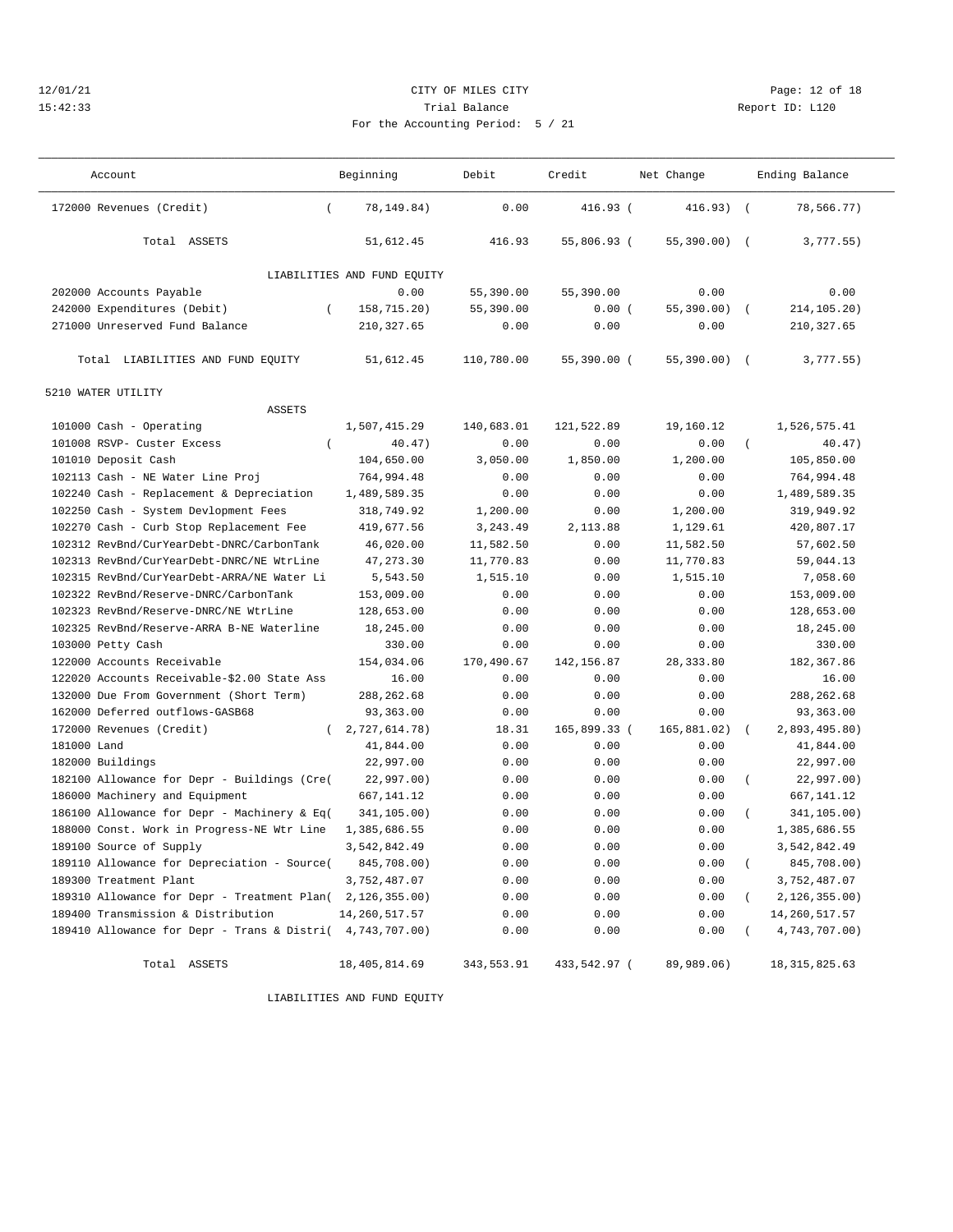## 12/01/21 **CITY OF MILES CITY CITY CITY PAGE:** 13 of 18 15:42:33 Trial Balance Report ID: L120 For the Accounting Period: 5 / 21

| Account                                                   | Beginning                   | Debit        | Credit       | Net Change   |            | Ending Balance  |
|-----------------------------------------------------------|-----------------------------|--------------|--------------|--------------|------------|-----------------|
| 202000 Accounts Payable                                   | 81,058.34                   | 32,199.55    | 32,199.55    | 0.00         |            | 81,058.34       |
| 214000 Deposits Payable                                   | 104,650.00                  | 1,850.00     | 3,050.00     | 1,200.00     |            | 105,850.00      |
| 214010 Refunds Payable<br>$\left($                        | 1,161.80)                   | 1,261.34     | 1,261.34     | 0.00         |            | 1, 161.80)      |
| 223899 Deferred inflows-GASB 68                           | 86,560.00                   | 0.00         | 0.00         | 0.00         |            | 86,560.00       |
| 231000 BONDS PAYABLE                                      | 3,970,000.00                | 0.00         | 0.00         | 0.00         |            | 3,970,000.00    |
| 237000 Net Pension liability-GASB 68                      | 553,559.00                  | 0.00         | 0.00         | 0.00         |            | 553,559.00      |
| 238000 Other Post Employment Benefits                     | 144,330.00                  | 0.00         | 0.00         | 0.00         |            | 144,330.00      |
| 239000 Compensated Absences Payable                       | 101,042.00                  | 0.00         | 0.00         | 0.00         |            | 101,042.00      |
| 242000 Expenditures (Debit)<br>$\left($                   | 2,780,212.24)               | 91,189.06    | 0.00(        | 91, 189, 06) | $\sqrt{2}$ | 2,871,401.30)   |
| 250300 Reserve Revenue Bond - Current Debt                | 323, 303.85                 | 0.00         | 0.00         | 0.00         |            | 323, 303.85     |
| 250500 Reserve - System Dev Fees                          | 171,098.25                  | 0.00         | 0.00         | 0.00         |            | 171,098.25      |
| 250600 Reserve for Replacement & Depreciat                | 1,351,889.30                | 0.00         | 0.00         | 0.00         |            | 1,351,889.30    |
| 271000 Unreserved Fund Balance                            | 518,467.93)                 | 0.00         | 0.00         | 0.00         |            | 518,467.93)     |
| 272000 Unreserved Retained Earnings                       | 14,818,165.92               | 0.00         | 0.00         | 0.00         |            | 14,818,165.92   |
| Total LIABILITIES AND FUND EQUITY                         | 18,405,814.69               | 126,499.95   | 36,510.89 (  | 89,989,06)   |            | 18, 315, 825.63 |
| 5310 SEWER UTILITY                                        |                             |              |              |              |            |                 |
| <b>ASSETS</b>                                             |                             |              |              |              |            |                 |
| 101000 Cash - Operating                                   | 3, 316, 147. 18             | 157, 179. 24 | 109,946.59   | 47,232.65    |            | 3, 363, 379.83  |
| 102240 Cash - Replacement & Depreciation                  | 195,098.39                  | 0.00         | 0.00         | 0.00         |            | 195,098.39      |
| 102250 Cash - System Devlopment Fees                      | 150,840.91                  | 480.00       | 0.00         | 480.00       |            | 151,320.91      |
| 102279 WWtr Treatment Plant-Phase II Const                | 661,857.76                  | 0.00         | 0.00         | 0.00         |            | 661,857.76      |
| 102316 RevBnd/CurYearDebt-Phase 1 Haynes L                | 33,839.20                   | 8,400.42     | 0.00         | 8,400.42     |            | 42,239.62       |
| 102317 RevBnd/CurYearDebt-WWTP Phase II                   | 32,721.52)                  | 16,552.24    | 0.00         | 16,552.24    |            | 16, 169.28)     |
| 102390 REV BOND/RESERVE-Sewer Phase 1                     | 101,735.00                  | 0.00         | 0.00         | 0.00         |            | 101,735.00      |
| 102396 REV BOND/RESERVE-SEWER PHASE II                    | 201,275.00                  | 0.00         | 0.00         | 0.00         |            | 201,275.00      |
| 122000 Accounts Receivable                                | 185, 482.52                 | 168,952.16   | 155, 493. 19 | 13,458.97    |            | 198,941.49      |
| 162000 Deferred outflows-GASB68                           | 75,324.00                   | 0.00         | 0.00         | 0.00         |            | 75,324.00       |
| 172000 Revenues (Credit)<br>$\left($                      | 1,742,922.20)               | 22.52        | 171,140.73 ( | 171, 118.21) | $\sqrt{2}$ | 1,914,040.41)   |
| 181000 Land                                               | 2.00                        | 0.00         | 0.00         | 0.00         |            | 2.00            |
| 186000 Machinery and Equipment                            | 957,066.47                  | 0.00         | 0.00         | 0.00         |            | 957,066.47      |
| 186100 Allowance for Depr - Machinery & Eq(               | 553,287.00)                 | 0.00         | 0.00         | 0.00         | $\left($   | 553,287.00)     |
| 188000 Const. Work in Progress-NE Wtr Line                | 279, 421.33                 | 0.00         | 0.00         | 0.00         |            | 279, 421.33     |
| 189300 Treatment Plant                                    | 11,906,457.06               | 0.00         | 0.00         | 0.00         |            | 11,906,457.06   |
| 189310 Allowance for Depr - Treatment Plan( 1,872,248.00) |                             | 0.00         | 0.00         | 0.00         | $\left($   | 1,872,248.00)   |
| 189400 Transmission & Distribution                        | 4,029,119.36                | 0.00         | 0.00         | 0.00         |            | 4,029,119.36    |
| 189410 Allowance for Depr - Trans & Distri(               | 1,793,847.00)               | 0.00         | 0.00         | 0.00         |            | 1,793,847.00)   |
| Total ASSETS                                              | 16,098,640.46               | 351,586.58   | 436,580.51 ( | 84,993.93)   |            | 16,013,646.53   |
|                                                           | LIABILITIES AND FUND EQUITY |              |              |              |            |                 |
| 202000 Accounts Payable                                   | 30,872.00                   | 35,958.66    | 35,958.66    | 0.00         |            | 30,872.00       |
| 214010 Refunds Payable<br>$\left($                        | 46.84)                      | 0.00         | 0.00         | 0.00         | $\left($   | 46.84)          |
| 223899 Deferred inflows-GASB 68                           | 69,835.00                   | 0.00         | 0.00         | 0.00         |            | 69,835.00       |
| 231300 Bonds Pay 1979 Issue                               | 1,011,000.00                | 0.00         | 0.00         | 0.00         |            | 1,011,000.00    |
| 231301 WWTP #2 Bonds Pay                                  | 5,189,755.00                | 0.00         | 0.00         | 0.00         |            | 5,189,755.00    |
| 237000 Net Pension liability-GASB 68                      | 446,600.00                  | 0.00         | 0.00         | 0.00         |            | 446,600.00      |
|                                                           |                             |              |              |              |            |                 |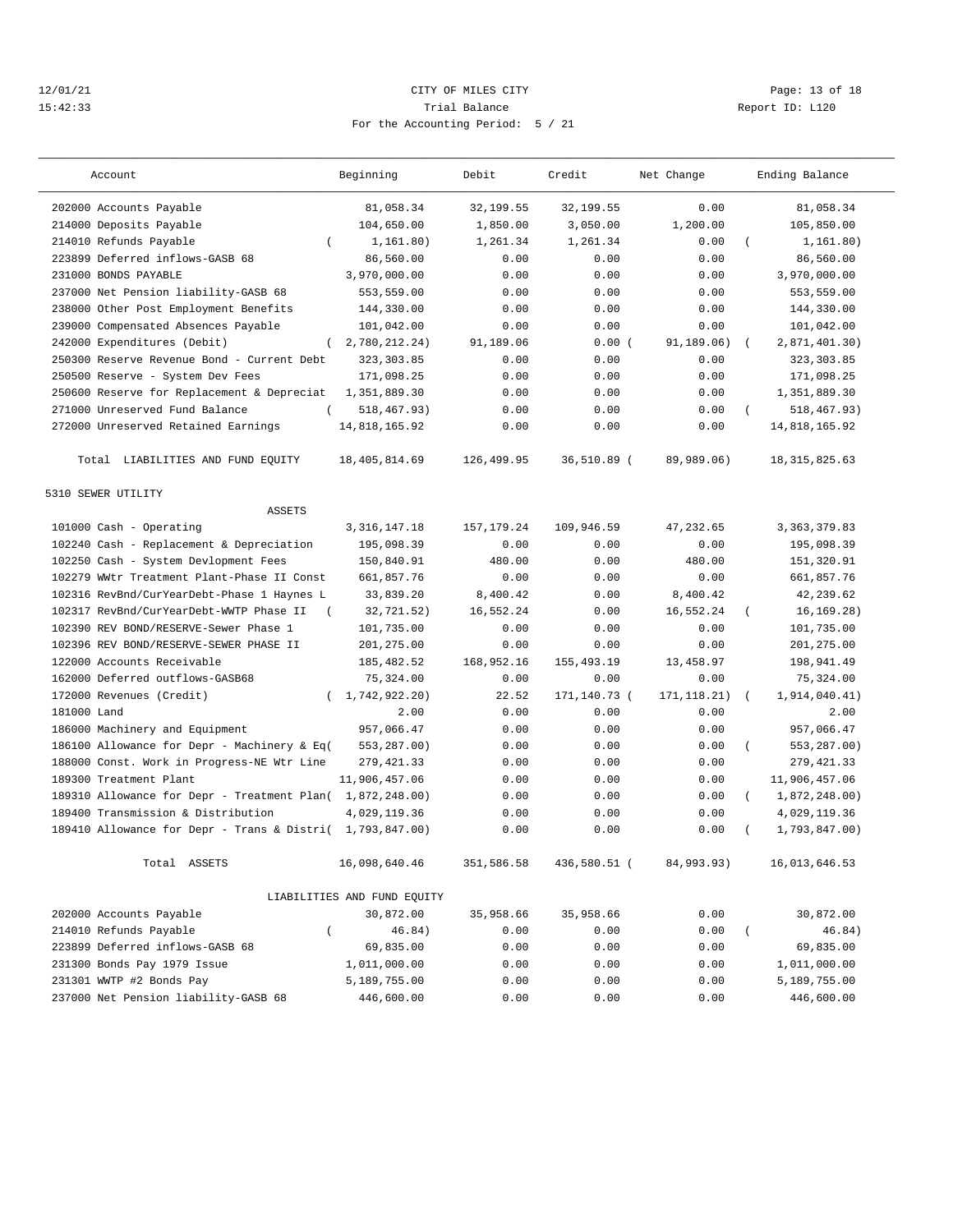## 12/01/21 Page: 14 of 18 15:42:33 Trial Balance Report ID: L120 For the Accounting Period: 5 / 21

| Account                                               | Beginning                   | Debit      | Credit        | Net Change   | Ending Balance              |
|-------------------------------------------------------|-----------------------------|------------|---------------|--------------|-----------------------------|
| 238000 Other Post Employment Benefits                 | 108,247.00                  | 0.00       | 0.00          | 0.00         | 108,247.00                  |
| 239000 Compensated Absences Payable                   | 77,550.00                   | 0.00       | 0.00          | 0.00         | 77,550.00                   |
| 242000 Expenditures (Debit)                           | (1, 446, 791.82)            | 84,993.93  | 0.00(         | 84,993.93)   | 1,531,785.75)               |
| 250500 Reserve - System Dev Fees                      | 82,925.91                   | 0.00       | 0.00          | 0.00         | 82,925.91                   |
| 250600 Reserve for Replacement & Depreciat            | 1,666,491.83                | 0.00       | 0.00          | 0.00         | 1,666,491.83                |
| 271000 Unreserved Fund Balance<br>$\left($            | 394,844.93)                 | 0.00       | 0.00          | 0.00         | 394,844.93)<br>$\left($     |
| 272000 Unreserved Retained Earnings                   | 9,257,047.31                | 0.00       | 0.00          | 0.00         | 9,257,047.31                |
| Total LIABILITIES AND FUND EQUITY                     | 16,098,640.46               | 120,952.59 | 35,958.66 (   | 84,993.93)   | 16,013,646.53               |
| 5510 AMBULANCE FUND                                   |                             |            |               |              |                             |
| <b>ASSETS</b>                                         |                             |            |               |              |                             |
| 101000 Cash - Operating                               | 53,339.30                   | 66,156.38  | 57,530.75     | 8,625.63     | 61,964.93                   |
| 113216 Tax Receivables real-2016<br>$\left($          | 2.10)                       | 0.00       | 0.00          | 0.00         | 2.10)<br>$\left($           |
| 113217 Tax receivables real-2017<br>$\overline{ }$    | 3.23)                       | 0.00       | 0.00          | 0.00         | 3.23)<br>$\left($           |
| 113218 Tax Receivables real-2018                      | 32.00                       | 0.00       | $1.49$ (      | 1.49)        | 30.51                       |
| 113219 Tax receivables Real-2019                      | 30.43                       | 0.00       | $1.24$ (      | 1.24)        | 29.19                       |
| 113220 Tax receivables Real-2020<br>$\overline{ }$    | 5,534.66)                   | 0.00       | $3, 252.94$ ( | 3, 252.94)   | 8,787.60)                   |
| 115217 Tax receivable personal-2017<br>$\left($       | 0.06)                       | 0.00       | 0.00          | 0.00         | 0.06)                       |
| 115218 Tax Receivable Personal-2018<br>$\overline{ }$ | 0.05)                       | 0.00       | 0.00          | 0.00         | 0.05)<br>$\left($           |
| 115219 Tax Receivable Personal-2019                   | 0.17                        | 0.00       | $0.06$ (      | 0.06)        | 0.11                        |
| 115221 Tax Receivable Personal-2021<br>$\overline{ }$ | 2.01)                       | 0.00       | $15.69$ (     | 15.69)       | 17.70)                      |
| 122000 Accounts Receivable                            | 397,403.08                  | 94,433.00  | 92, 356.83    | 2,076.17     | 399, 479. 25                |
| 122100 Acct Receivable<br>$\left($                    | 190,339.86)                 | 0.00       | 0.00          | 0.00         | 190,339.86)<br>$\left($     |
| 162000 Deferred outflows-GASB68                       | 69,825.00                   | 0.00       | 0.00          | 0.00         | 69,825.00                   |
| 172000 Revenues (Credit)<br>$\left($                  | 1,388,316.46)               | 0.00       | 98,127.94 (   | 98,127.94)   | 1,486,444.40)<br>$\left($   |
| 182100 Allowance for Depr - Buildings (Cre(           | 188.00)                     | 0.00       | 0.00          | 0.00         | 188.00)<br>$\overline{(\ }$ |
| 186000 Machinery and Equipment                        | 829,615.41                  | 0.00       | 0.00          | 0.00         | 829,615.41                  |
| 186100 Allowance for Depr - Machinery & Eq(           | 369,543.00)                 | 0.00       | 0.00          | 0.00         | 369,543.00)<br>$\left($     |
| Total ASSETS<br>$\left($                              | 603,684.04)                 | 160,589.38 | 251,286.94 (  | 90,697.56) ( | 694,381.60)                 |
|                                                       | LIABILITIES AND FUND EQUITY |            |               |              |                             |
| 202000 Accounts Payable                               | 0.00                        | 7,768.60   | 7,768.60      | 0.00         | 0.00                        |
| 223100 Deferred Revenue - Real Prop Taxes (           | 5,667.00)                   | 3,255.67   | 0.00(         | 3, 255.67)   | 8,922.67)<br>$\sqrt{2}$     |
| 223200 Deferred Revenue - Pers Prop Taxes (           | 32.59)                      | 15.75      | 0.00(         | 15.75)       | 48.34)<br>$\sqrt{ }$        |
| 223899 Deferred inflows-GASB 68                       | 2,532.00                    | 0.00       | 0.00          | 0.00         | 2,532.00                    |
| 235000 CONTRACTS/NOTES/LOANS PAYABLE<br>$\left($      | 0.01)                       | 0.00       | 0.00          | 0.00         | 0.01)<br>$\left($           |
| 237000 Net Pension liability-GASB 68                  | 165,435.00                  | 0.00       | 0.00          | 0.00         | 165,435.00                  |
| 238000 Other Post Employment Benefits                 | 72,165.00                   | 0.00       | 0.00          | 0.00         | 72,165.00                   |
| 239000 Compensated Absences Payable                   | 50,499.00                   | 0.00       | 0.00          | 0.00         | 50,499.00                   |
| 242000 Expenditures (Debit)                           | 1,355,507.53)               | 87,633.71  | 207.57 (      | 87,426.14)   | 1,442,933.67)               |
| 271000 Unreserved Fund Balance                        | 139,528.00)                 | 0.00       | 0.00          | 0.00         | 139,528.00)                 |
| 272000 Unreserved Retained Earnings                   | 606,420.09                  | 0.00       | 0.00          | 0.00         | 606,420.09                  |
| Total LIABILITIES AND FUND EQUITY<br>$\left($         | 603,684.04)                 | 98,673.73  | 7,976.17 (    | 90,697.56) ( | 694,381.60)                 |

5610 AIRPORT OPERATING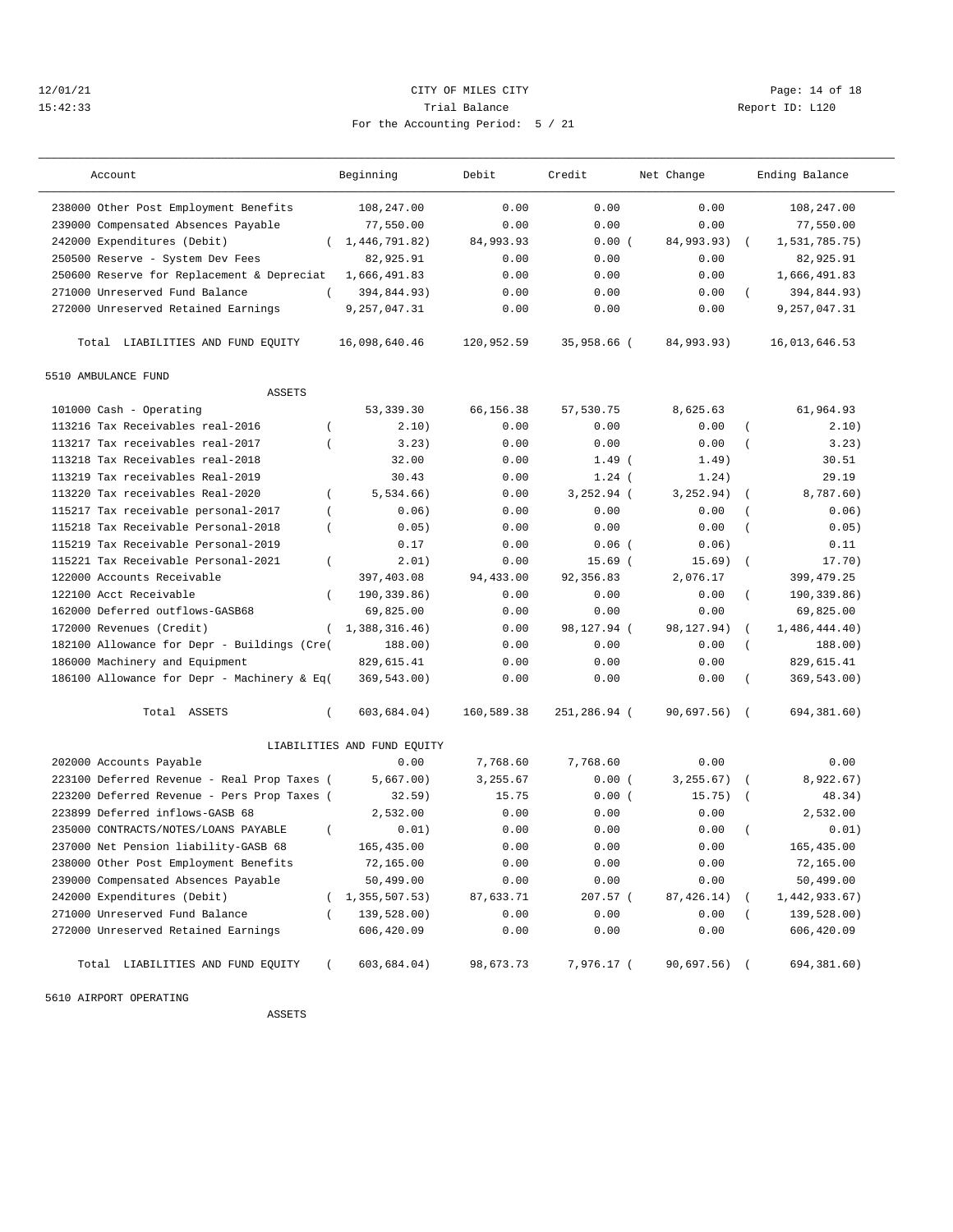## 12/01/21 Page: 15 of 18 15:42:33 Trial Balance Report ID: L120 For the Accounting Period: 5 / 21

| Account                                                 | Beginning                   | Debit      | Credit       | Net Change  | Ending Balance                   |
|---------------------------------------------------------|-----------------------------|------------|--------------|-------------|----------------------------------|
| 101000 Cash - Operating                                 | 240,569.76                  | 49,731.87  | 43,913.09    | 5,818.78    | 246, 388.54                      |
| 102117 Airport Improvement                              | 94,064.80                   | 0.00       | 0.00         | 0.00        | 94,064.80                        |
| 102230 Cash - Surplus/Credit Card Acct                  | 3, 174.29                   | 26, 973.83 | 30,049.52 (  | 3,075.69)   | 98.60                            |
| 103000 Petty Cash                                       | 100.00                      | 0.00       | 0.00         | 0.00        | 100.00                           |
| $\overline{(\ }$<br>113216 Tax Receivables real-2016    | 3.16)                       | 0.00       | 0.00         | 0.00        | 3.16)<br>$\overline{ }$          |
| 113217 Tax receivables real-2017<br>$\overline{(\ }$    | 4.86)                       | 0.00       | 0.00         | 0.00        | $\overline{(\ }$<br>4.86)        |
| 113218 Tax Receivables real-2018                        | 48.01                       | 0.00       | 2.23(        | 2.23)       | 45.78                            |
| 113219 Tax receivables Real-2019                        | 45.66                       | 0.00       | $1.86$ (     | 1.86)       | 43.80                            |
| 113220 Tax receivables Real-2020<br>$\overline{(\ }$    | 8,303.29)                   | 0.00       | 4,880.18 (   | 4,880.18)   | 13, 183. 47)<br>$\overline{(\ }$ |
| 115217 Tax receivable personal-2017<br>$\left($         | 0.08)                       | 0.00       | 0.00         | 0.00        | 0.08)<br>$\overline{(\ }$        |
| 115218 Tax Receivable Personal-2018<br>$\overline{(\ }$ | 0.08)                       | 0.00       | 0.00         | 0.00        | 0.08)<br>$\overline{(\ }$        |
| 115219 Tax Receivable Personal-2019                     | 0.26                        | 0.00       | 0.10(        | 0.10)       | 0.16                             |
| 115220 Tax Receivable Personal-2020                     | 0.03                        | 0.00       | 0.00         | 0.00        | 0.03                             |
| 115221 Tax Receivable Personal-2021<br>$\left($         | 3.02                        | 0.00       | $23.54$ (    | 23.54)      | 26.56)<br>$\sqrt{ }$             |
| 122000 Accounts Receivable                              | 17,299.50                   | 0.00       | 0.00         | 0.00        | 17,299.50                        |
| 132000 Due From Government (Short Term)                 | 87,116.99                   | 0.00       | 0.00         | 0.00        | 87,116.99                        |
| 141000 Prepaid Expense                                  | 4,875.00                    | 0.00       | 0.00         | 0.00        | 4,875.00                         |
| 162000 Deferred outflows-GASB68                         | 20,835.00                   | 0.00       | 0.00         | 0.00        | 20,835.00                        |
| 172000 Revenues (Credit)<br>$\left($                    | 892,925.28)                 | 855.00     | 47,511.18 (  | 46,656.18)  | 939,581.46)<br>$\sqrt{ }$        |
| 181000 Land                                             | 19,983.00                   | 0.00       | 0.00         | 0.00        | 19,983.00                        |
| 182000 Buildings                                        | 728,875.00                  | 0.00       | 0.00         | 0.00        | 728,875.00                       |
| 182100 Allowance for Depr - Buildings (Cre(             | 400,200.00)                 | 0.00       | 0.00         | 0.00        | 400,200.00)<br>$\overline{(\ }$  |
| 184000 Improvements Other Than Buildings                | 13,017,833.11               | 0.00       | 0.00         | 0.00        | 13,017,833.11                    |
| 184100 Allowance for Depr - Imp Other Than(             | 3,697,303.00)               | 0.00       | 0.00         | 0.00        | 3,697,303.00<br>$\left($         |
| 186000 Machinery and Equipment                          | 1,001,946.58                | 0.00       | 0.00         | 0.00        | 1,001,946.58                     |
| 186100 Allowance for Depr - Machinery & Eq(             | 555, 471.00)                | 0.00       | 0.00         | 0.00        | 555,471.00)<br>$\overline{(\ }$  |
| 188000 Const. Work in Progress-NE Wtr Line              | 299,160.00                  | 0.00       | 0.00         | 0.00        | 299,160.00                       |
| Total ASSETS                                            | 9,981,713.22                | 77,560.70  | 126,381.70 ( | 48,821.00)  | 9,932,892.22                     |
|                                                         | LIABILITIES AND FUND EQUITY |            |              |             |                                  |
| 202000 Accounts Payable                                 | 0.00                        | 31,071.07  | 31,071.07    | 0.00        | 0.00                             |
| 223100 Deferred Revenue - Real Prop Taxes (             | 8,501.82)                   | 4,884.27   | 0.00(        | 4,884.27)   | 13,386.09)<br>$\sqrt{ }$         |
| 223200 Deferred Revenue - Pers Prop Taxes (             | 48.86)                      | 23.64      | 0.00(        | 23.64)      | 72.50)                           |
| 223899 Deferred inflows-GASB 68                         | 19,317.00                   | 0.00       | 0.00         | 0.00        | 19,317.00                        |
| 235160 LTrm Pay/MT Aeronautics (2)                      | 81,765.00                   | 0.00       | 0.00         | 0.00        | 81,765.00                        |
| 237000 Net Pension liability-GASB 68                    | 123,534.00                  | 0.00       | 0.00         | 0.00        | 123,534.00                       |
| 238000 Other Post Employment Benefits                   | 24,055.00                   | 0.00       | 0.00         | 0.00        | 24,055.00                        |
| 239000 Compensated Absences Payable                     | 12,591.00                   | 0.00       | 0.00         | 0.00        | 12,591.00                        |
| 242000 Expenditures (Debit)<br>$\left($                 | 679, 497. 79)               | 43,913.09  | 0.00(        | 43, 913.09) | 723, 410.88)<br>$\sqrt{ }$       |
| 250600 Reserve for Replacement & Depreciat              | 18,913.67                   | 0.00       | 0.00         | 0.00        | 18,913.67                        |
| 271000 Unreserved Fund Balance                          | 90.992.00)                  | 0.00       | 0.00         | 0.00        | 90.992.00)<br>$\left($           |
| 272000 Unreserved Retained Earnings                     | 10,480,578.02               | 0.00       | 0.00         | 0.00        | 10,480,578.02                    |
| Total LIABILITIES AND FUND EOUITY                       | 9,981,713.22                | 79,892.07  | 31,071.07 (  | 48,821,00)  | 9,932,892.22                     |

6040 PUBLIC WORKS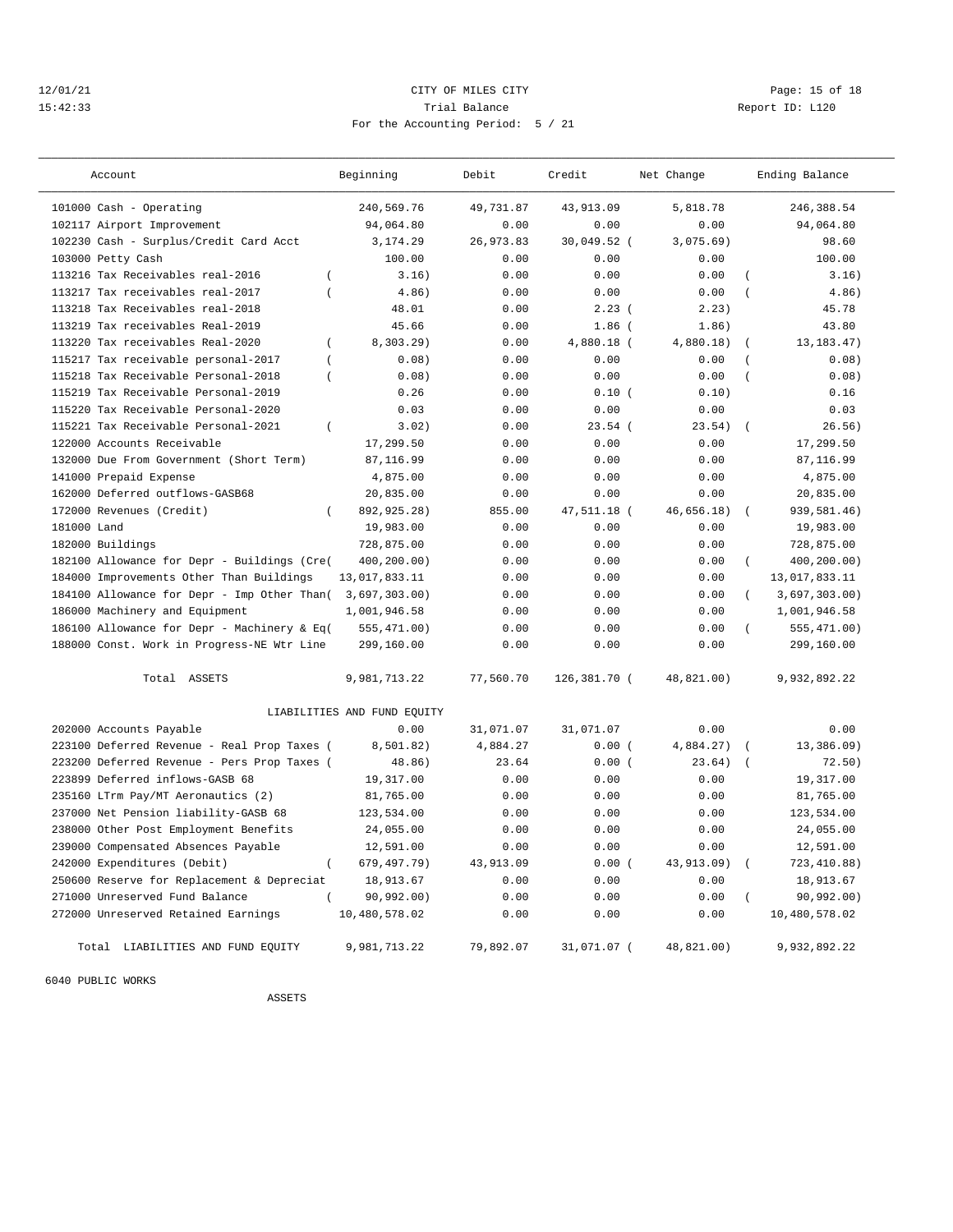## 12/01/21 **CITY OF MILES CITY CITY CITY Page: 16 of 18** 15:42:33 Trial Balance Report ID: L120 For the Accounting Period: 5 / 21

| $\sim$ $\sim$ $\sim$ |  |  |  |
|----------------------|--|--|--|
|                      |  |  |  |

| Account                                          | Beginning                      | Debit      | Credit       | Net Change    | Ending Balance             |  |
|--------------------------------------------------|--------------------------------|------------|--------------|---------------|----------------------------|--|
| 101000 Cash - Operating                          | 69,136.52                      | 4,000.00   | 10,005.78 (  | 6,005.78)     | 63,130.74                  |  |
| 172000 Revenues (Credit)                         | 116, 402.52)<br>$\overline{ }$ | 0.00       | $4,000.00$ ( | 4,000.00)     | 120, 402.52)<br>$\sqrt{ }$ |  |
| Total ASSETS                                     | 47,266.00)<br>$\left($         | 4,000.00   | 14,005.78 (  | $10,005.78$ ( | 57, 271. 78)               |  |
|                                                  | LIABILITIES AND FUND EQUITY    |            |              |               |                            |  |
| 202000 Accounts Payable                          | 0.00                           | 822.46     | 822.46       | 0.00          | 0.00                       |  |
| 239000 Compensated Absences Payable              | 5,215.00                       | 0.00       | 0.00         | 0.00          | 5,215.00                   |  |
| 242000 Expenditures (Debit)                      | 103, 402.52)<br>$\left($       | 10,005.78  | 0.00(        | 10,005.78)    | 113, 408.30)               |  |
| 271000 Unreserved Fund Balance                   | $\overline{(\ }$<br>45,813.93) | 0.00       | 0.00         | 0.00          | 45,813.93)                 |  |
| 272000 Unreserved Retained Earnings              | 96, 735.45                     | 0.00       | 0.00         | 0.00          | 96,735.45                  |  |
| Total LIABILITIES AND FUND EQUITY                | 47, 266.00)<br>$\left($        | 10,828.24  | 822.46 (     | $10,005.78$ ( | 57, 271.78)                |  |
| 7370 TBID                                        |                                |            |              |               |                            |  |
| <b>ASSETS</b>                                    |                                |            |              |               |                            |  |
| 101000 Cash - Operating                          | 0.00                           | 19,428.00  | 18,696.00    | 732.00        | 732.00                     |  |
| Total ASSETS                                     | 0.00                           | 19,428.00  | 18,696.00    | 732.00        | 732.00                     |  |
| LIABILITIES AND FUND EQUITY                      |                                |            |              |               |                            |  |
| 202000 Accounts Payable                          | 0.00                           | 18,696.00  | 18,696.00    | 0.00          | 0.00                       |  |
| 212500 Due to Others                             | 0.00                           | 18,696.00  | 19,428.00    | 732.00        | 732.00                     |  |
| Total LIABILITIES AND FUND EQUITY                | 0.00                           | 37, 392.00 | 38,124.00    | 732.00        | 732.00                     |  |
| 7458 Court Technology Surcharge                  |                                |            |              |               |                            |  |
|                                                  | LIABILITIES AND FUND EQUITY    |            |              |               |                            |  |
| 212000 Due to Government                         | $\overline{(\ }$<br>2,060.64)  | 0.00       | 0.00         | 0.00          | 2,060.64)<br>$\sqrt{2}$    |  |
| 212200 Due to Federal, Soc Sec & Medicare        | 2,060.64                       | 0.00       | 0.00         | 0.00          | 2,060.64                   |  |
| Total LIABILITIES AND FUND EQUITY                | 0.00                           | 0.00       | 0.00         | 0.00          | 0.00                       |  |
| 7467 Law Enforcement Academy Surcharge<br>ASSETS |                                |            |              |               |                            |  |
| 101000 Cash - Operating                          | 489.52                         | 495.50     | 0.00         | 495.50        | 985.02                     |  |
| Total ASSETS                                     | 489.52                         | 495.50     | 0.00         | 495.50        | 985.02                     |  |
|                                                  | LIABILITIES AND FUND EQUITY    |            |              |               |                            |  |
| 212200 Due to Federal, Soc Sec & Medicare        | 489.52                         | 0.00       | 495.50       | 495.50        | 985.02                     |  |
| Total LIABILITIES AND FUND EQUITY                | 489.52                         | 0.00       | 495.50       | 495.50        | 985.02                     |  |

 7471 CIVIL LEGAL ASSIST/VICTIM DOM VIOLENCE PROG ASSETS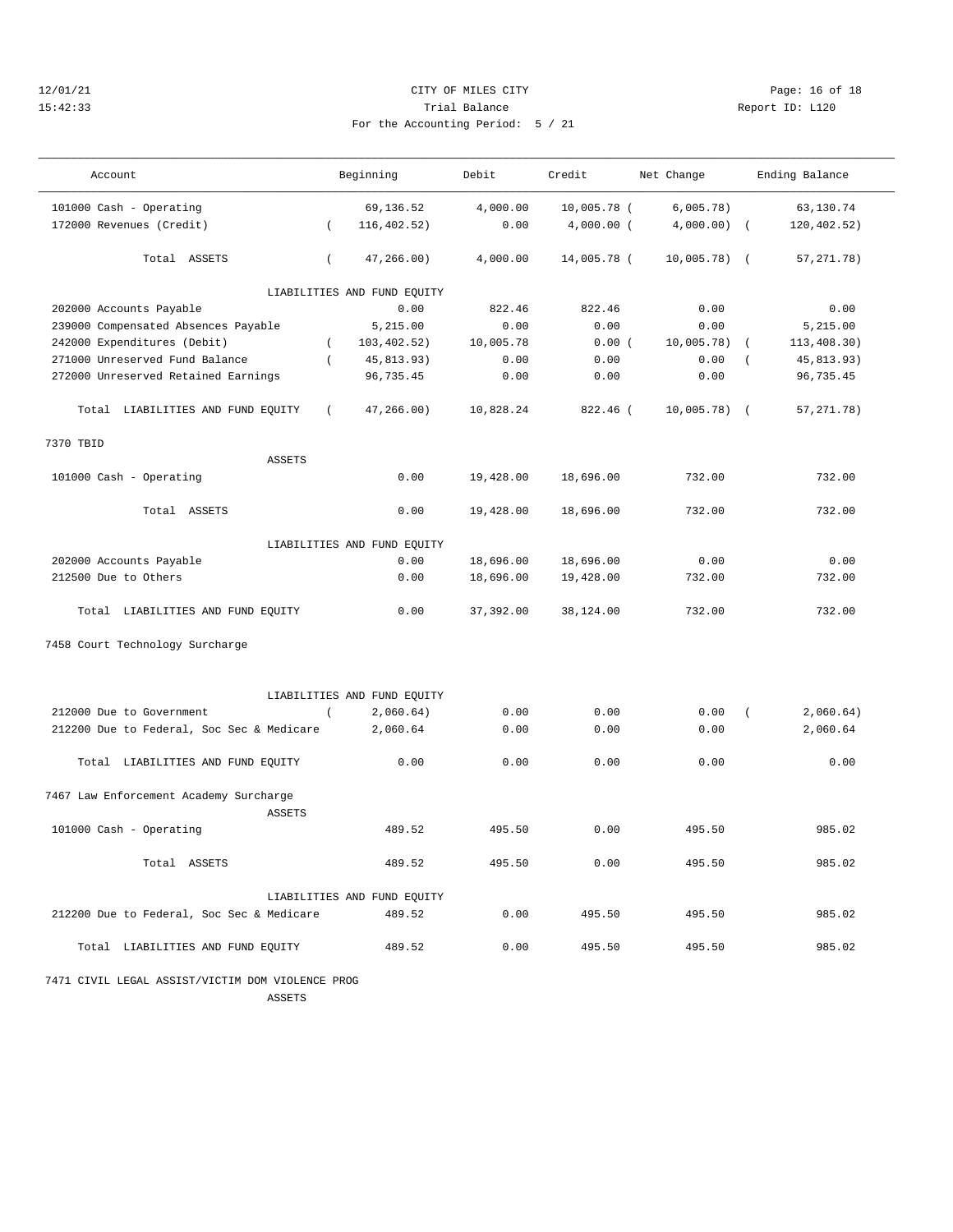## 12/01/21 Page: 17 of 18 15:42:33 Trial Balance Report ID: L120 For the Accounting Period: 5 / 21

| Account                                         | Beginning                   | Debit       | Credit          | Net Change  | Ending Balance        |
|-------------------------------------------------|-----------------------------|-------------|-----------------|-------------|-----------------------|
| 101000 Cash - Operating                         | 1,966.61                    | 685.98      | 0.00            | 685.98      | 2,652.59              |
| Total ASSETS                                    | 1,966.61                    | 685.98      | 0.00            | 685.98      | 2,652.59              |
|                                                 | LIABILITIES AND FUND EQUITY |             |                 |             |                       |
| 212500 Due to Others                            | 1,966.61                    | 0.00        | 685.98          | 685.98      | 2,652.59              |
| Total LIABILITIES AND FUND EQUITY               | 1,966.61                    | 0.00        | 685.98          | 685.98      | 2,652.59              |
| 7910 PAYROLL FUND                               |                             |             |                 |             |                       |
| <b>ASSETS</b>                                   |                             |             |                 |             |                       |
| 101000 Cash - Operating                         | 104,599.14                  | 509,231.41  | 575,166.63 (    | 65,935.22)  | 38,663.92             |
| Total ASSETS                                    | 104,599.14                  | 509,231.41  | $575, 166.63$ ( | 65,935.22)  | 38,663.92             |
|                                                 | LIABILITIES AND FUND EQUITY |             |                 |             |                       |
| 201000 Warrants Payable                         | 12,320.16                   | 20,216.08   | 19,990.84 (     | 225.24)     | 12,094.92             |
| 212200 Due to Federal, Soc Sec & Medicare       | 0.00                        | 61, 171.41  | 61, 171.41      | 0.00        | 0.00                  |
| 212202 Due to State Unemployment                | 562.20                      | 0.00        | 545.70          | 545.70      | 1,107.90              |
| 212203 Due to Worker's Compensation             | 12,333.92                   | 0.00        | 11,747.40       | 11,747.40   | 24,081.32             |
| 212204 Due to State Income Tax<br>$\left($      | 0.16)                       | 15,349.00   | 15, 349. 16     | 0.16        | 0.00                  |
| 212205 Due to MPORS-GABA                        | 0.00                        | 15,506.80   | 15,794.60       | 287.80      | 287.80                |
| 212207 Due to AFLAC, AFLAC PRETAX               | 0.00                        | 676.64      | 676.64          | 0.00        | 0.00                  |
| 212208 Due to Health Ins, Dental, Vision        | 79,018.56                   | 155,583.97  | 77,355.16 (     | 78,228.81)  | 789.75                |
| 212209 Due to PERS Retirement<br>$\left($       | 0.89)                       | 33,795.88   | 33,795.88       | 0.00        | 0.89)<br>$\left($     |
| 212210 Due to FURS-GABA Retirement              | 365.35                      | 17,995.96   | 17,933.73 (     | 62.23)      | 303.12                |
| Total LIABILITIES AND FUND EQUITY               | 104,599.14                  | 320, 295.74 | 254,360.52 (    | 65,935.22)  | 38,663.92             |
| 7930 CLAIMS FUND                                |                             |             |                 |             |                       |
| ASSETS                                          |                             |             |                 |             |                       |
| 101000 Cash - Operating                         | 261,466.73                  | 302,973.75  | 405,852.05 (    | 102,878.30) | 158,588.43            |
| Total ASSETS                                    | 261,466.73                  | 302,973.75  | 405,852.05 (    | 102,878.30) | 158,588.43            |
| LIABILITIES AND FUND EQUITY                     |                             |             |                 |             |                       |
| 201000 Warrants Payable                         | 261,466.73                  | 405,852.05  | 302,973.75 (    | 102,878.30) | 158,588.43            |
| Total LIABILITIES AND FUND EQUITY               | 261,466.73                  | 405,852.05  | 302,973.75 (    | 102,878.30) | 158,588.43            |
| 7980 CUSTER CO WATER & SEWER DISTRICT<br>ASSETS |                             |             |                 |             |                       |
| 101000 Cash - Operating<br>$\left($             | 1,211.86)                   | 18,110.19   | 18,110.19       | 0.00        | $\left($<br>1,211.86) |
| 122000 Accounts Receivable                      | 19,552.12                   | 18,840.34   | 18,140.18       | 700.16      | 20, 252. 28           |
| Total ASSETS                                    | 18,340.26                   | 36,950.53   | 36, 250.37      | 700.16      | 19,040.42             |
|                                                 | LIABILITIES AND FUND EQUITY |             |                 |             |                       |